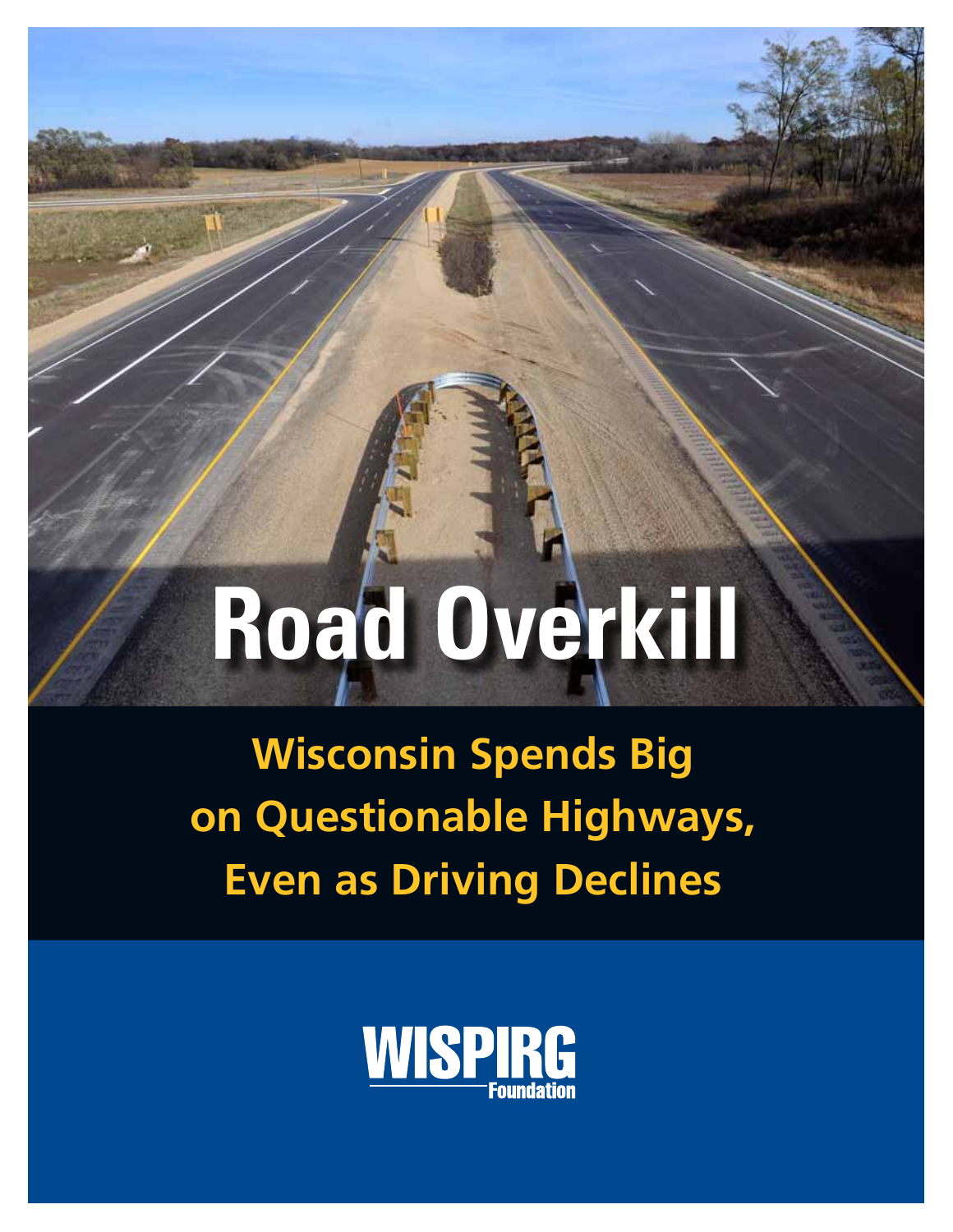## **Road Overkill**

Wisconsin Spends Big on Questionable Highways, Even as Driving Declines



Written by:

Tom Van Heeke and Tony Dutzik, Frontier Group Bruce Speight, WISPIRG Foundation

May 2013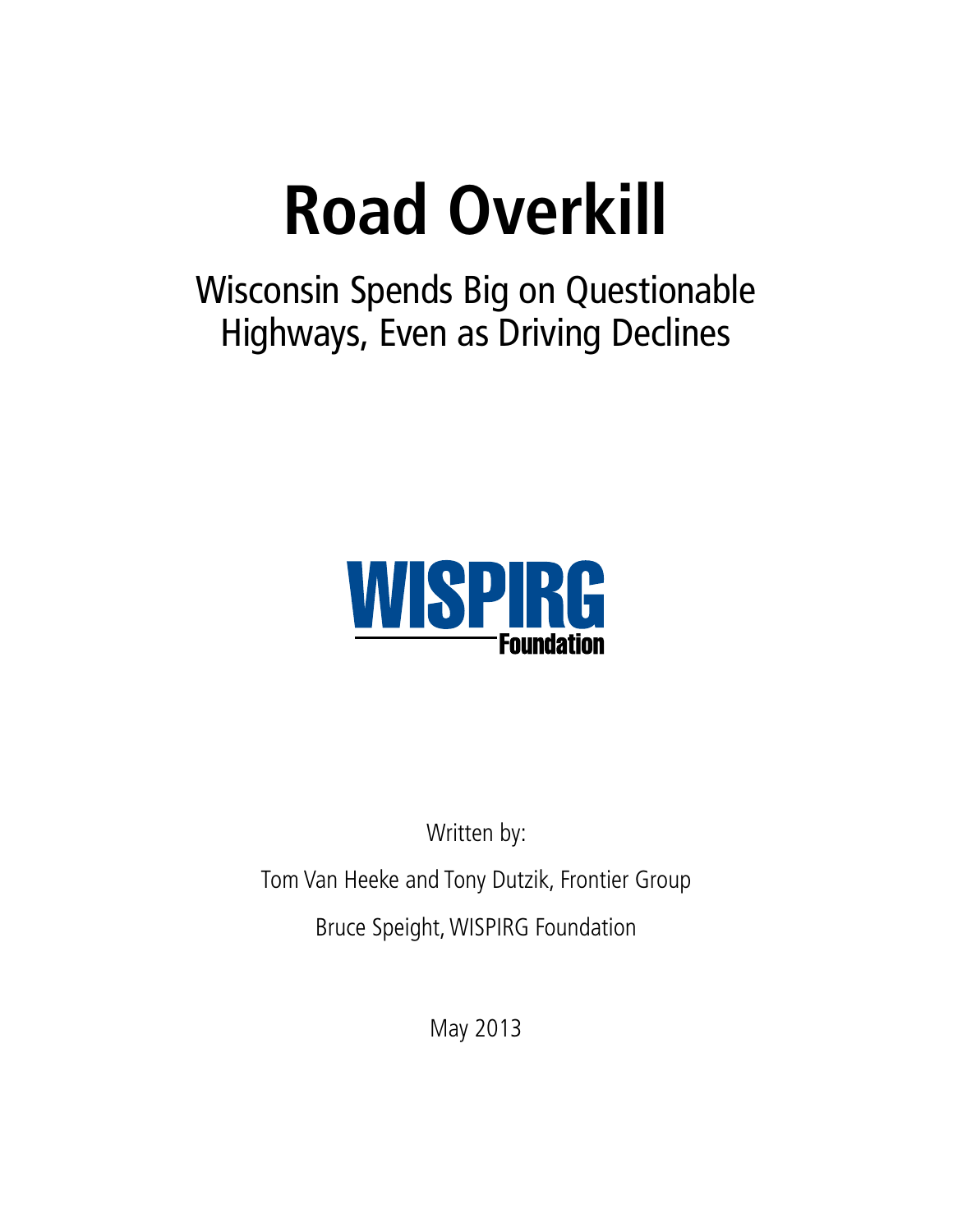## Acknowledgments

The authors thank Steve Hiniker of 1000 Friends of Wisconsin; John Norquist of Congress for the New Urbanism; Eric Sundquist of the State Smart Transportation Initiative; and Rod Clark, former director of the Bureau of Transit, Local Roads, Railroads and Harbors at the Wisconsin Department of Transportation, for their review of this document. Thanks also to Elizabeth Ridlington of Frontier Group for her editorial assistance.

WISPIRG Foundation thanks The Brico Fund and RE-AMP Global Warming Strategic Action Fund for making this report possible.

The authors bear responsibility for any factual errors. The recommendations are those of WISPIRG Foundation. The views expressed in this report are those of the authors and do not necessarily reflect the views of our funders or those who provided review.

2013 WISPIRG Foundation. Some Rights Reserved. This work is licensed under a Creative Commons Attribution Non-Commercial No Derivatives 3.0 Unported License. To view the terms of this license, visit creativecommons.org/licenses/by-ncnd/3.0.

With public debate around important issues often dominated by special interests pursuing their own narrow agendas, WISPIRG Foundation offers an independent voice that works on behalf of the public interest. WISPIRG Foundation, a 501(c)(3) organization, works to protect consumers and promote good government. We investigate problems, craft solutions, educate the public, and offer Wisconsinites meaningful opportunities for civic participation. For more information about WISPIRG Foundation or for additional copies of this report, please visit www.wispirgfoundation.org.

Frontier Group conducts independent research and policy analysis to support a cleaner, healthier and more democratic society. Our mission is to inject accurate information and compelling ideas into public policy debates at the local, state and federal levels. For more information about Frontier Group, please visit www.frontiergroup.org.

Layout: To the Point Publications, www.tothepointpublications.com

Cover Photo: *The Journal Times*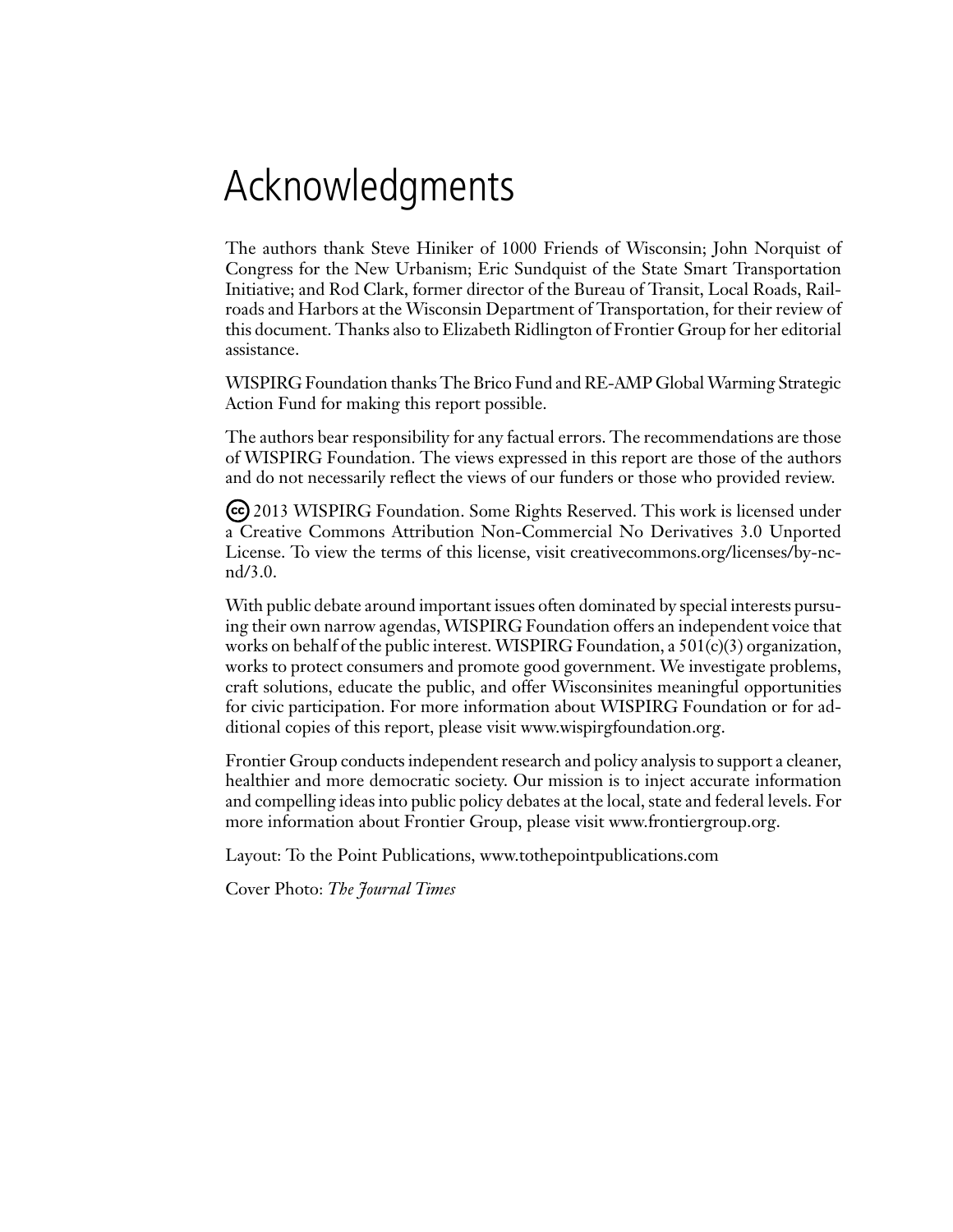## Table of Contents

| Wisconsinites Are Increasingly Looking for Transportation Choices 11 |
|----------------------------------------------------------------------|
|                                                                      |
| <b>Traffic Is Failing to Materialize as Expected</b>                 |
| Interstate 39/U.S. Highway 51/State Highway 29 in Wausau  15         |
|                                                                      |
|                                                                      |
|                                                                      |
| State Highway 64 between Houlton and New Richmond23                  |
|                                                                      |
|                                                                      |
| <b>Despite Changing Driving Habits and a Tough Fiscal Climate,</b>   |
| Investing in 21st Century Transportation Infrastructure 30           |
|                                                                      |
|                                                                      |
|                                                                      |
|                                                                      |
|                                                                      |
|                                                                      |
|                                                                      |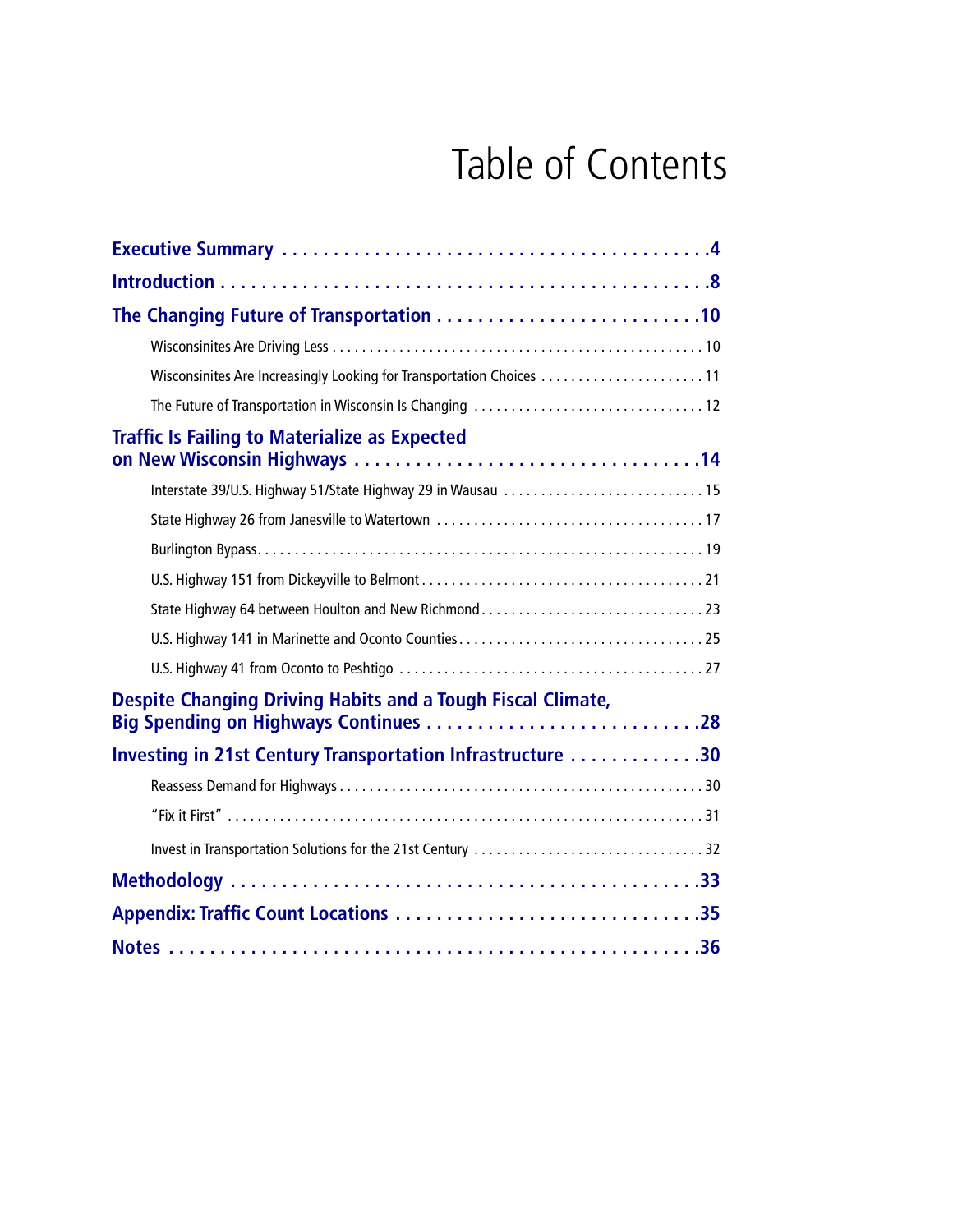## Executive Summary

Wisconsin's transportation sys-<br>tem is at a crossroads. The<br>state's roads and bridges are tem is at a crossroads. The state's roads and bridges are aging and maintenance needs are increasing. Funding for transit service has been slashed at the same time that demand for transit is rising nationally.

Yet, even with limited resources at its disposal – and amid falling gasoline tax revenues – the Walker administration has chosen to invest massive amounts of money in highway expansion. Starting with the 2011-2013 biennial state budget, Wisconsin has allocated hundreds of millions of dollars in funding for freeway expansion and construction projects while cutting state aid for transit and maintenance of locally owned roads, harming local taxpayers, those who choose not to drive, and the increasing numbers of Wisconsinites who are seeking transportation options.

Highway expansion is often justified based on the idea that traffic volumes will go in only one direction: up. Yet, Wisconsinites are actually driving less per capita now than we did in 1997, raising the question of whether massive new highway projects really make best use of our resources.

**A review of six highway projects completed across Wisconsin in the last two decades (and one still partially under construction) reveals that traffic on many new roads is failing to materialize as originally projected by the Wisconsin Department of Transportation (WisDOT)**. Before Wisconsin invests hundreds of millions of additional dollars in highway expansion projects at the expense of other transportation priorities, the state should conduct a thorough review of the need for highway expansion in light of changing trends in driving.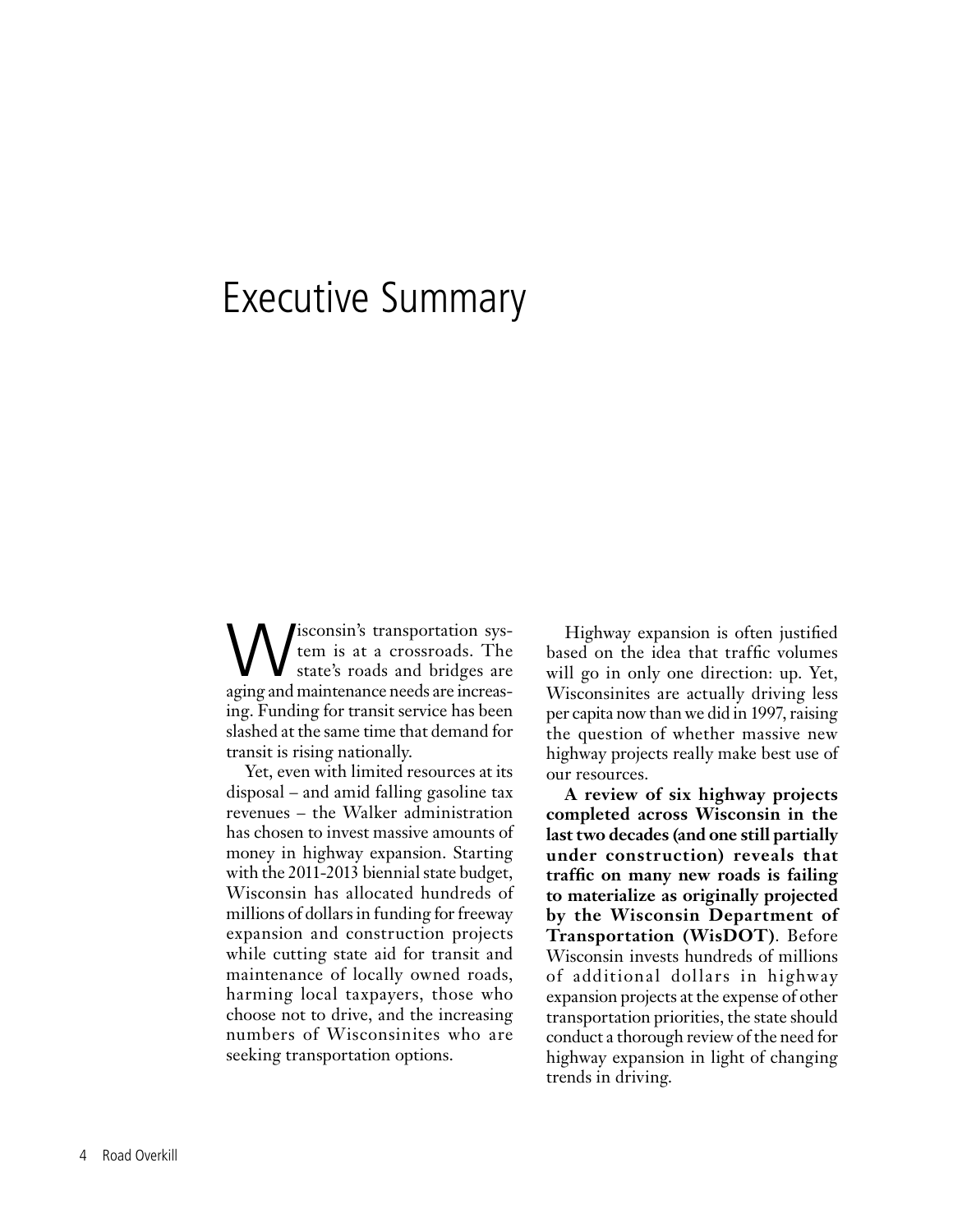#### **Wisconsin is planning to spend big on highways while squeezing funding for other forms of transportation.**

- Wisconsin's 2011-2013 biennial state budget appropriated \$1.2 billion for highway construction projects.
- In addition to increasing funding for highway megaprojects in southeast Wisconsin to \$550 million, the 2013-2015 biennial budget proposes an additional \$735 million for other major highway projects statewide.
- To pay for this increased highway spending, both budgets reduced the amount of state-collected gas taxes that flow back to local governments for local streets and roads, leaving the vast majority of costs for local roads – which comprise the biggest part of the road network in the state – to be covered by local taxpayers.
- The 2013-2015 biennial budget also seeks to shift funding for transit from the dedicated Transportation Fund to the state's strapped general fund, freeing up additional funding for highway expansion projects.

**Recent highways built across Wisconsin have failed to attract the level of traffic originally projected by WisDOT – a manifestation of the recent trend toward reduced driving in Wisconsin and nationwide.**  This report highlights seven projects – representing more than \$1 billion in taxpayer investment – where traffic counts are not on pace to match projections.

**• U.S. Highway 151 between Dickeyville and Belmont** – In 1999, WisDOT forecast that traffic on this stretch of road would increase by 60 percent by 2025. This forecast was used to justify the \$100 million conversion of the two-lane road to a four-lane divided expressway. Eleven

years later, traffic volumes had risen between 13 and 22 percent.<sup>1</sup> Traffic volume would need to grow significantly faster in the next 12 years than it did in the last 11 in order to meet projected 2025 traffic levels.

- **• Interstate 39/U.S. Highway 51/ State Highway 29 in Wausau** – In 2010, WisDOT christened a new, \$309 million six-lane freeway in Wausau shared by Interstate 39, U.S. Highway 51, and State Highway 29. In the year it opened, traffic on the highway was 3.8 percent below the low end of WisDOT's forecast range for the road's inaugural year.
- **• Burlington Bypass**  The \$118 million, four-lane Burlington Bypass in Racine County presently accommodates 33 to 36 percent less traffic than forecast, and handles traffic numbers small enough that a two-lane road would be suitable.
- **• State Highway 64, St. Croix County** – In 1994, WisDOT predicted an increase in traffic by 2016 of 75 to 101 percent for this highway in St. Croix County. After a \$109 million upgrade, by 2012 traffic on the road had increased just 21 to 56 percent. Traffic volumes would need to increase another 28 to 44 percent in just the next four years to reach the volumes predicted for 2016.
- **• U.S. Highway 141, Marinette and Oconto counties** – The \$68 million expansion of U.S. 141 in northeastern Wisconsin was expected to serve a predicted increase in traffic of 35 to 71 percent by 2025 compared with 1995 levels. But by 2009, the most recent year for which data are available, traffic volumes had increased just 3.9 percent at one location.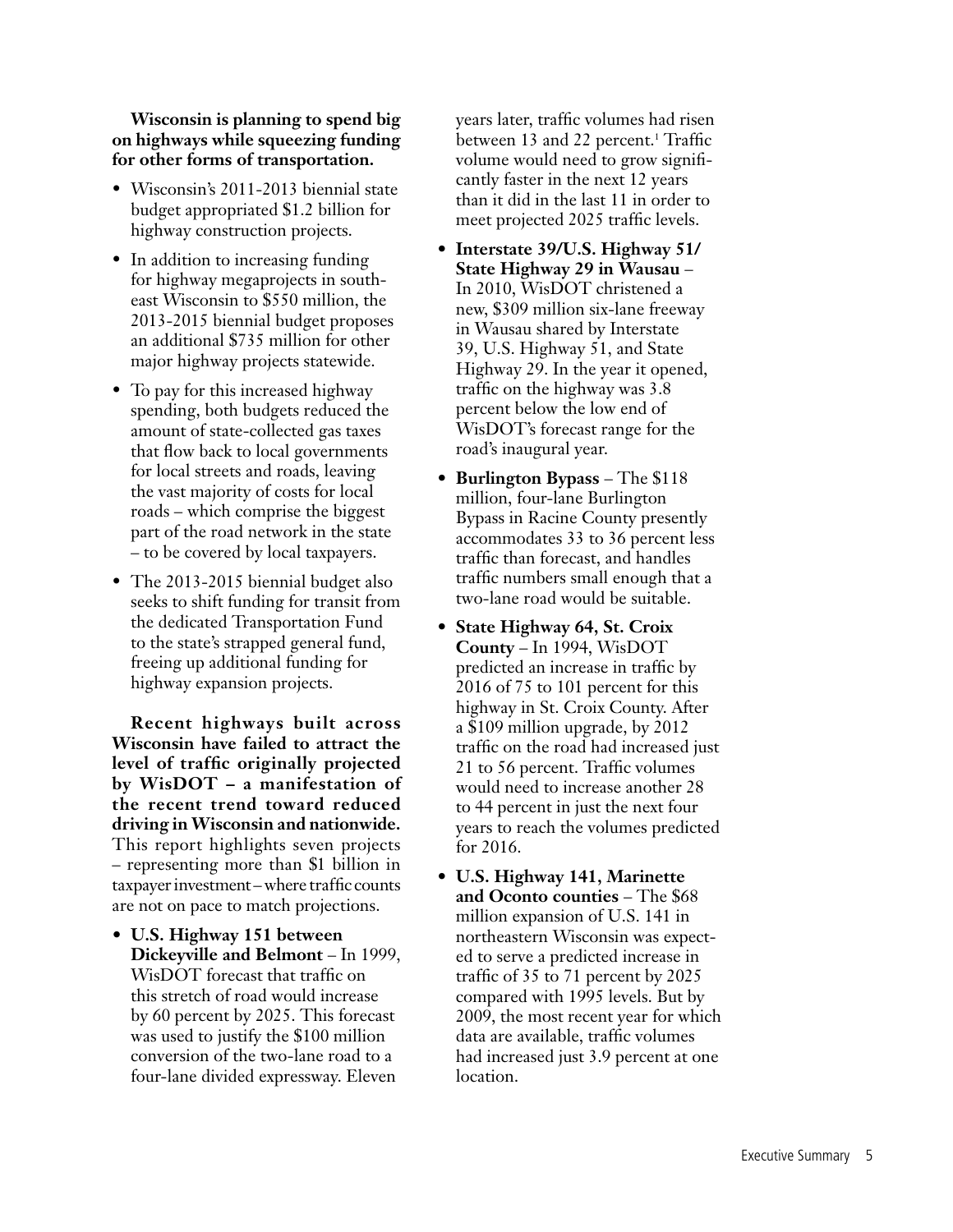- **• U.S. Highway 41 from Oconto to Peshtigo** – This \$180 million expansion serves traffic volumes lower than were projected for 2007. Even on busier stretches of the road, the number of cars driving on U.S. 41 has only inched up by 8 to 12 percent since 2001. Further increases in traffic of 28 to 40 percent are necessary for WisDOT's 2027 traffic forecasts to be realized.
- **• State Highway 26 from Janesville to Watertown** – WisDOT expects an increase in traffic of 85 to 300 percent on this stretch of highway between 1998 and 2028, justifying an expansion of the road that will cost an estimated \$433 million. Though construction is underway

#### **Figure ES-1. Location of highway construction projects studied in this report**



along much of the route, traffic volumes on completed portions are not meeting projections: at one location in 2010, the number of cars was 21 percent below what was expected in 2008. For traffic levels to reach their predicted highs by 2028, volumes will need to increase a further 77 percent or more.

**Wisconsinites – like Americans in general – are driving less. The recent, historically unprecedented decline in vehicle travel – coupled with lowerthan-anticipated traffic on recently completed roads – calls into question whether massive new investments in highway expansion are justified.** 

- The average Wisconsinite now drives about as much in a year as he or she did in the middle of President Bill Clinton's administration, and total vehicle travel has fallen by 3 percent since 2004. (See Figure ES-2.) The recent trend toward less driving in Wisconsin is consistent with broader national trends.
- Young people lead the trend toward reduced driving. According to the National Household Travel Survey, between 2001 and 2009 the average number of vehicle-miles traveled by 16- to 34-year-olds nationwide dropped 23 percent.
- There are strong reasons to believe that stagnation in vehicle travel will continue. Young people are more likely to prefer to live in mixeduse neighborhoods with transit accessibility and close proximity to shopping, dining, schools and work rather than the sprawl-style suburban developments favored by previous generations. Increased gasoline prices are also causing people to drive less. Wisconsin's recently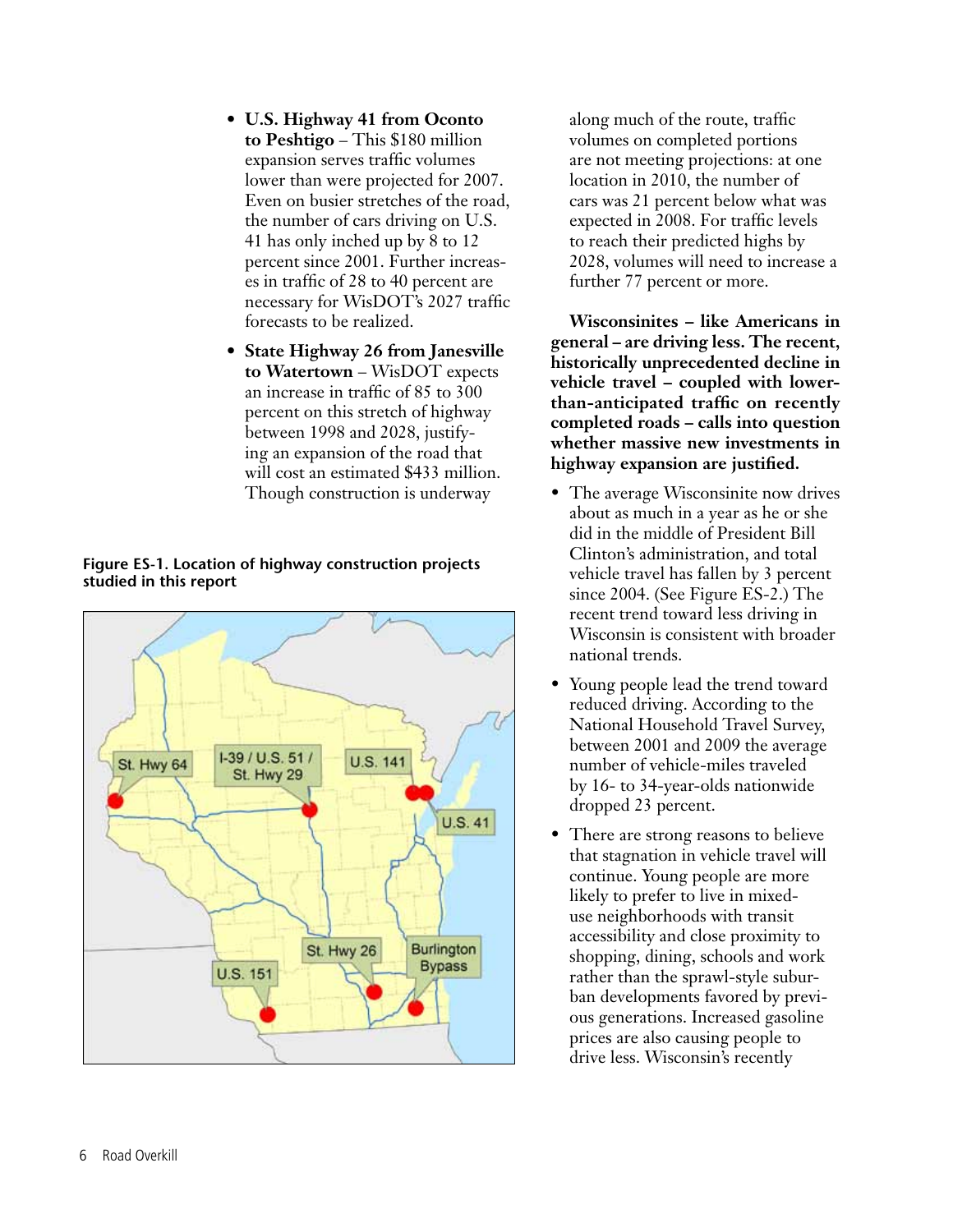

**Figure ES-2. Total VMT in Wisconsin, 1980-2011**

convened Transportation Finance and Policy Commission concedes that statewide VMT is likely to remain stagnant for the next decade.

**To protect the public purse and ensure Wisconsinites get transportation infrastructure that meets the needs of the 21st century, Wisconsin officials should:** 

• Revisit traffic growth projections for proposed highway expansion projects in light of recent trends

in driving and scale back or cancel projects that are no longer justified.

- Adopt a "fix it first" approach to the state's highway infrastructure by addressing pressing road maintenance needs across Wisconsin.
- Respond to the 21st-century needs of Wisconsinites by shifting some funding from highway expansion projects toward increased support of public transportation, local road repair, and bicycle and pedestrian infrastructure.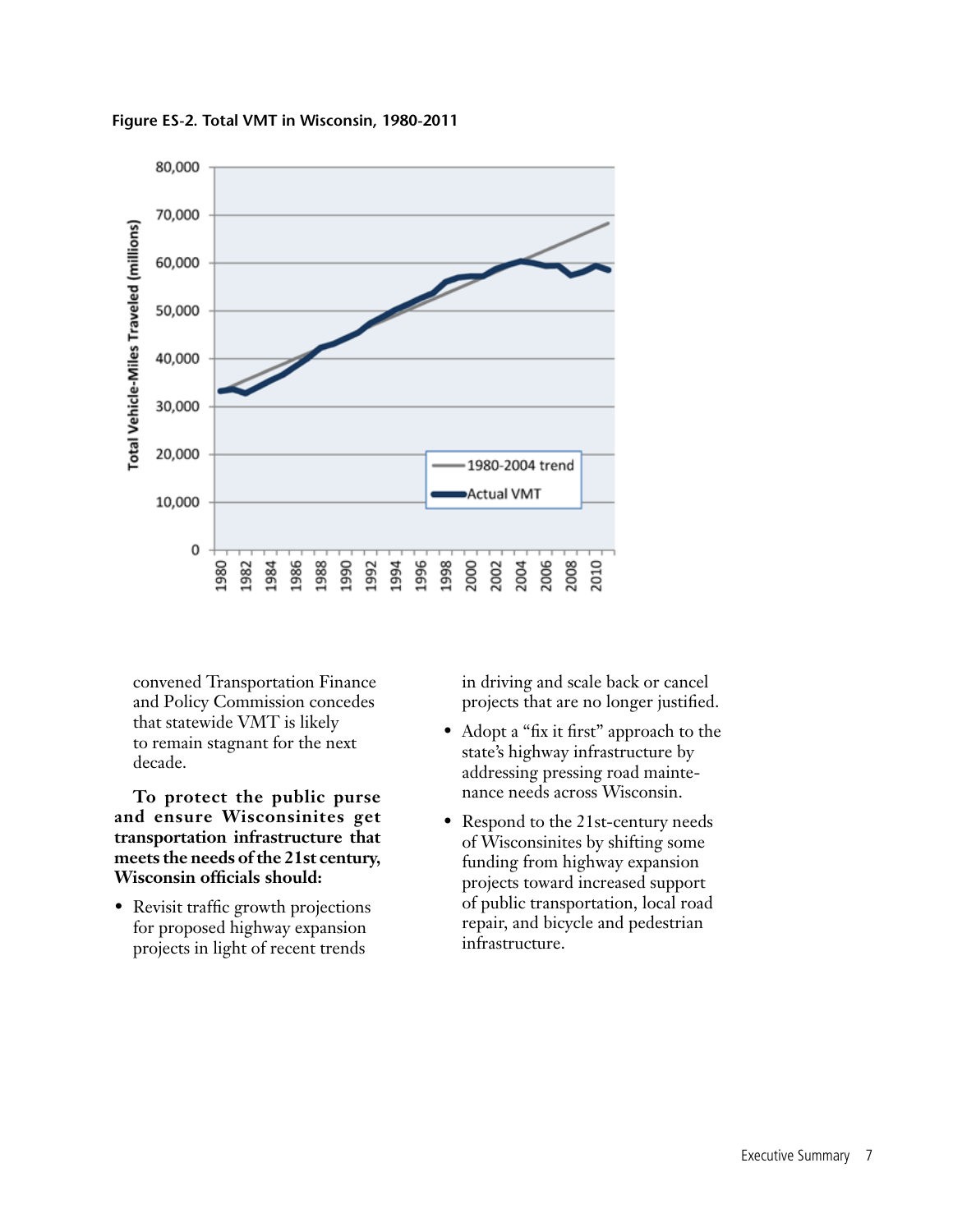## Introduction

For most of the 20th century, the<br>
number of cars on Wisconsin roads<br>
and the number of miles driven in<br>
them seek wear went in only one dines number of cars on Wisconsin roads and the number of miles driven in them each year went in only one direction: up.

The number of miles driven on Wisconsin highways nearly doubled between 1980 and 2004 – increasing from 31.2 billion miles to 60.4 billion miles.2 With that history, it is little surprise that transportation planners in Wisconsin and elsewhere have treated the notion of increasing traffic as a reliable fact of life.

Over the last decade, though, something remarkable has happened. Wisconsinites and Americans in general have started driving less, breaking a pattern of rapid increases in driving stretching back more than six decades. There are many theories about why this change is occurring. Some blame the economy (even though the trend toward reduced driving began before the recession and has persisted through the recovery). Others point to dramatic changes in transportation behavior among young people. Demographic changes – especially the aging of the Baby Boom generation – are partially responsible. Higher gas prices likely have played a part. The slowing spread of sprawl – due partially to the housing crisis – may have contributed as well.

Regardless of which of these factors caused the recent decline in driving – and all of them may have played some role – one thing is for certain: the future of transportation looks a lot different than it did a decade ago.

Across the state, highways that were built in the expectation of ever-growing demand for driving are failing to attract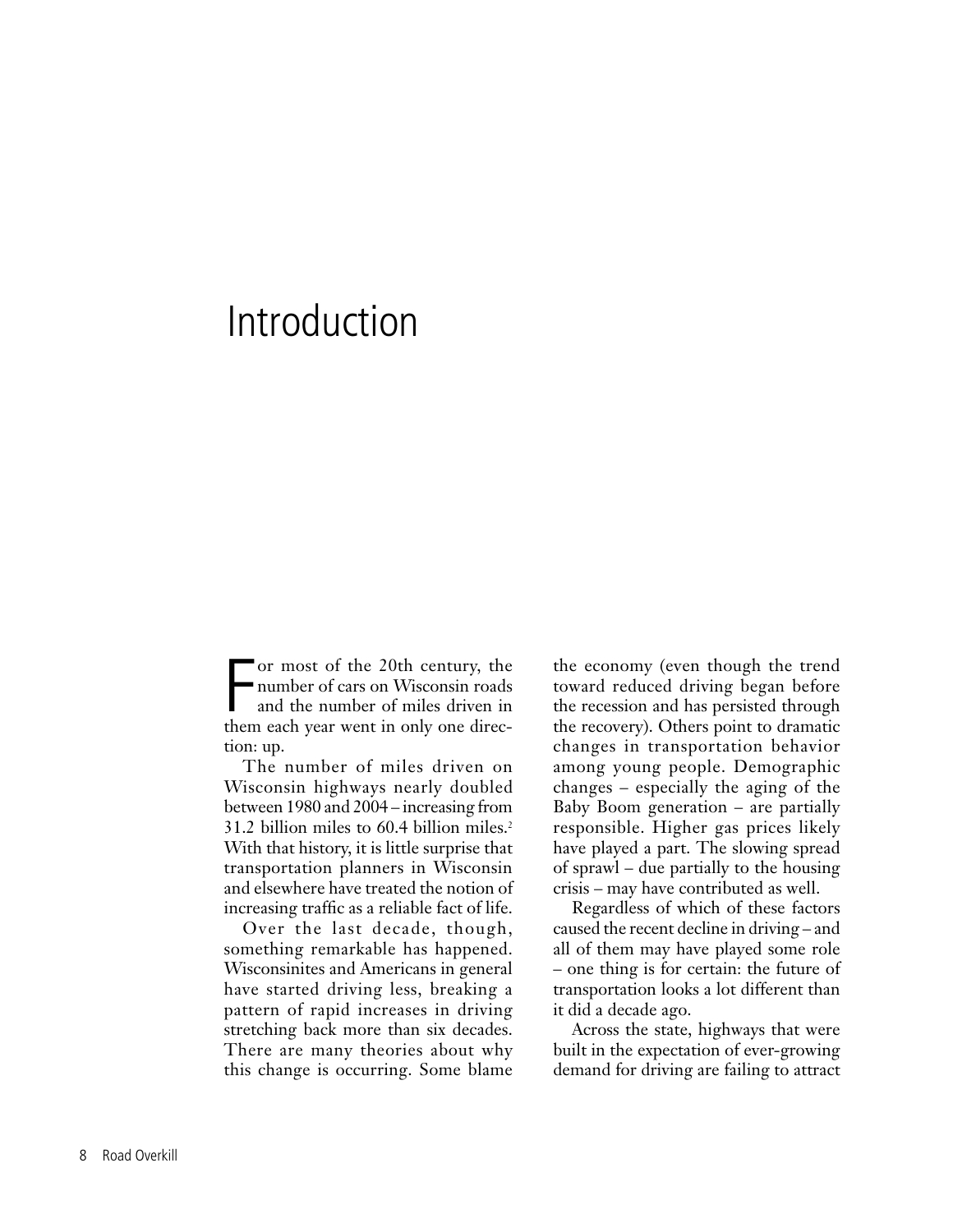the amount of traffic anticipated when they were planned and built. With transportation needs changing – and with Wisconsin making critical choices about its transportation future – the time has come to reevaluate whether highway expansion projects planned years ago are still a wise investment of public money. It is also time to reevaluate whether other transportation investments that would be sacrificed in the pursuit of even bigger highways – such as improvements in public transportation – might not deliver greater benefits.

Wisconsin's experience with recentlybuilt highways suggests that, in an era of reduced demand for driving, Wisconsin may not need the type of highway expansion program favored by the Walker administration. Scaling back on highway expansions may free up resources to invest in maintaining our existing state and local roads, provide the improved public transportation, walking and bicycling options Wisconsinites increasingly desire, and reduce pressure on taxpayers.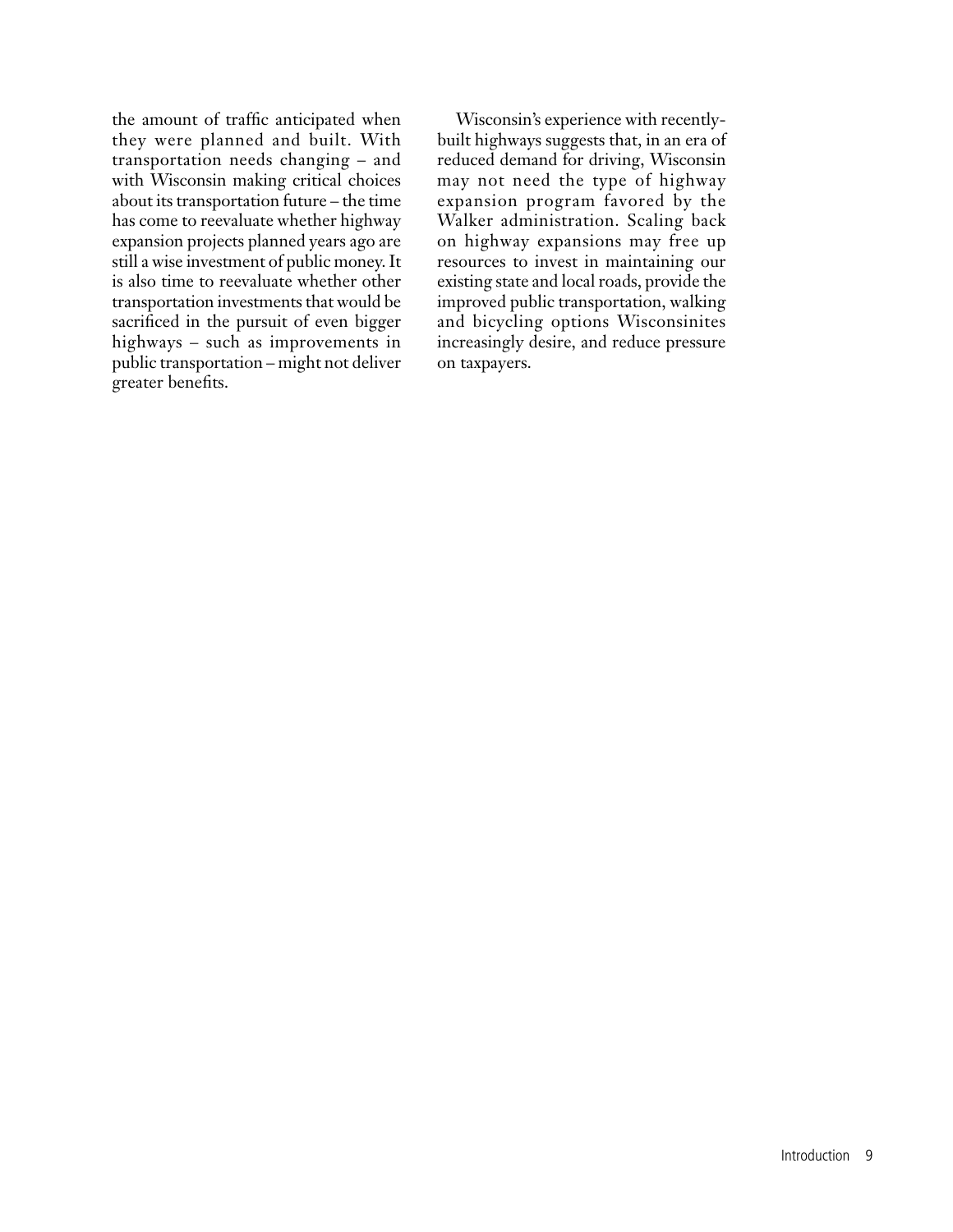## The Changing Future of Transportation

For decades the annual number of<br>miles traveled in cars in Wisconsin<br>increased steadily. Between 1970 and<br>2004, total vehicle-miles traveled (VMT) or decades the annual number of miles traveled in cars in Wisconsin increased steadily. Between 1970 and more than doubled.<sup>3</sup> But in 2004 something remarkable happened: after decades of reliable growth, VMT reached a peak in the Badger State. Indeed, by 2011 per capita VMT in Wisconsin was 633 miles less than in 2004 while overall VMT was down approximately 3.2 percent from the 2004 high.<sup>4</sup>

Wisconsinites are not alone. Across the United States, Americans are driving less than we did in 2004. Moreover, the biggest changes in driving behavior are occurring among the youngest Americans – those who will be the primary users of the transportation system 10 or 20 years from now.

Despite these major shifts in behavior, the state of Wisconsin continues to spend

money on transportation as though nothing has changed, prioritizing big highway expansion projects over other worthy priorities, such as expanding transportation choices for Wisconsinites. To understand just how out of step this approach is, it is important to review recent trends in transportation both in Wisconsin and across the country.

#### Wisconsinites Are Driving Less

Like the rest of the United States, in recent years Wisconsin has witnessed a marked decline in total driving. From a high-water mark of approximately 60.4 billion miles in 2004, Wisconsin's total VMT has fallen approximately 3 percent.<sup>5</sup>

This trend holds true in per-capita terms as well. For much of the last four decades, VMT per capita in Wisconsin grew strongly, from 6,382 miles in 1973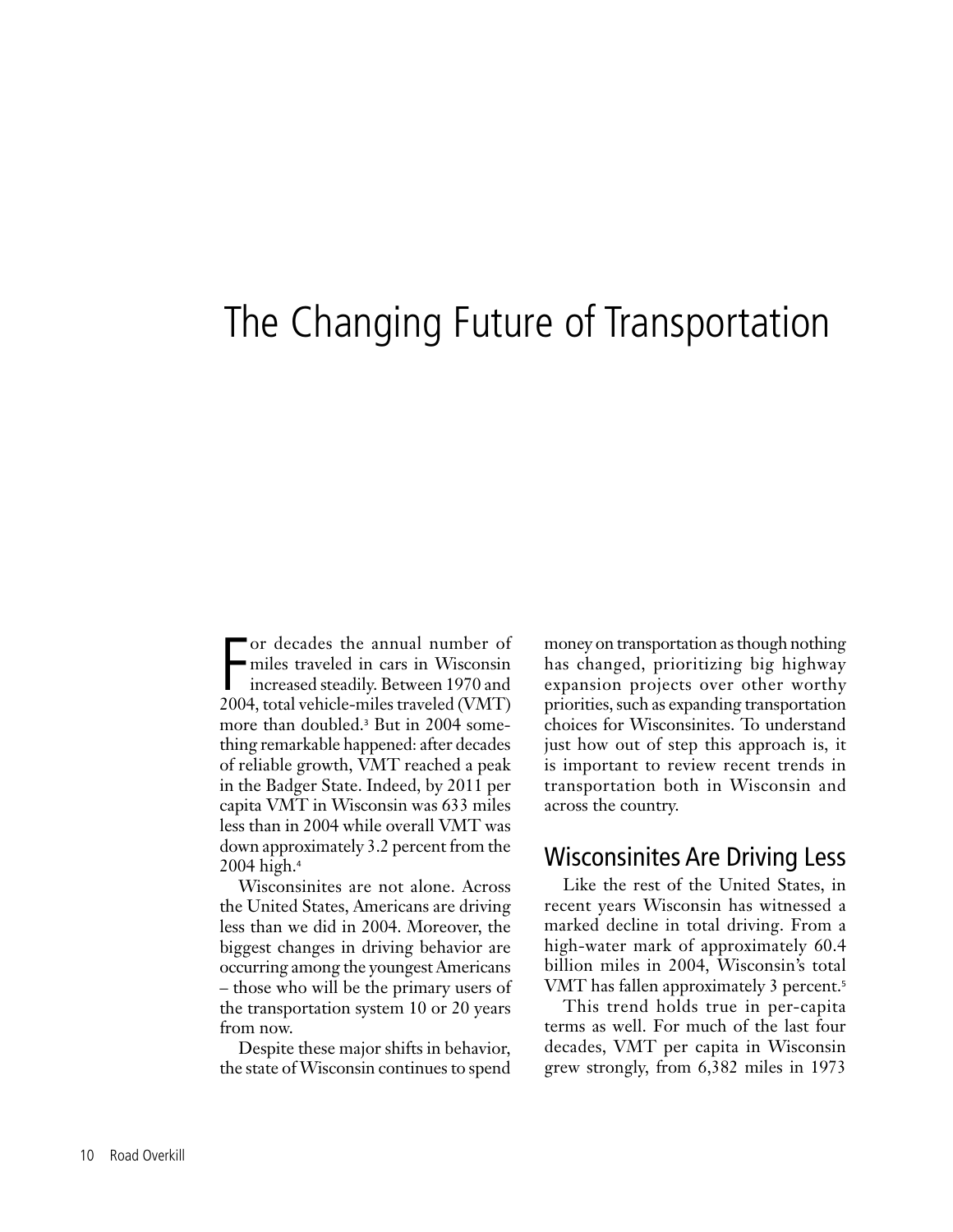to 10,916 miles in 2004. In recent years, however, VMT per capita has been falling. (See Figure 1.) In 2011, the average Wisconsinite drove fewer miles than he or she did in 1997. This is all consistent with a national trend. The number of vehicle-miles traveled per capita in the United States peaked in 2004, while total vehicle travel peaked in 2007.<sup>6</sup> According to the National Household Travel Survey, the average number of vehicle-miles traveled by 16 to 34 year-olds nationwide dropped 23 percent between 2001 and 2009.<sup>7</sup>

#### Wisconsinites Are Increasingly Looking for Transportation Choices

Across the state, many Wisconsinites are showing an increased desire to use public transit, although funding problems have challenged the ability of the state's transit systems to take advantage of increased interest from would-be riders. Commuters in Wisconsin's two biggest cities are also demonstrating a greater interest in riding their bicycles to work.

In much of Wisconsin, demand for public transportation has been on the rise:

- Transit ridership in Madison has risen in 11 of the past 12 years and hit an all-time high in 2011.<sup>10</sup> Nearly 45 percent more trips were taken on public transportation in the Madison area in 2011 than were taken in 1997.
- In La Crosse, annual transit ridership has risen from approximately 750,000 trips in 1997 to almost 1.3 million in  $2012.^11$
- According to the Wisconsin Commission on Transportation Finance and Policy, between 2007

**Figure 1. Total VMT in Wisconsin, 1980-2011**<sup>8</sup>



and 2011 statewide ridership on "Tier C" transit systems – those operating in areas with populations of less than 50,000 – rose.12 For example, at Bay Area Rural Transit on the shores of Lake Superior, yearon-year ridership was up 11 percent in 2010, 21 percent in 2011 and a further 9.5 percent through October 2012.<sup>13</sup>

The one dark cloud in the statewide transit picture has been the state's largest transit system: Milwaukee. Since 2000, the Milwaukee County Transit System has been forced to undergo six major bus route restructurings shedding 21 regular bus routes, and to curtail both the frequency and hours of service on the routes that remain. Over the same period, the cost of a single bus fare in Milwaukee has risen 67 percent. According to testimony to the state's Transportation Finance and Policy Commission by the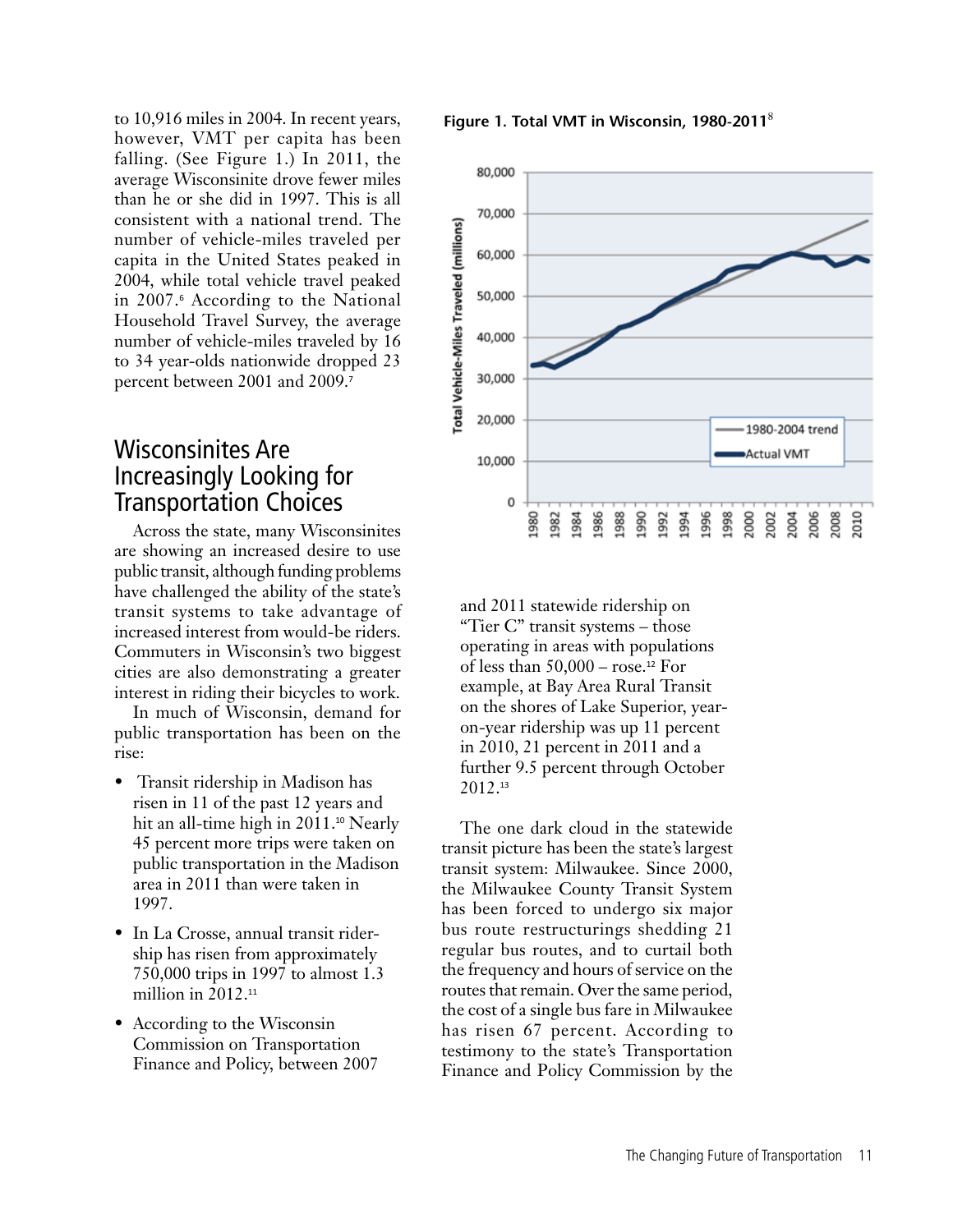**Figure 2. Trends in transit passenger trips**<sup>9</sup>



managing director of the Milwaukee County Transit System, these changes in service and fares "have been major factors in reduced ridership."<sup>14</sup>

In addition to changes in transit usage, Wisconsinites in the state's two largest cities are also increasingly choosing to commute to work by bicycle. Between 2000 and 2011, the number of people bicycling to work in Milwaukee grew 227 percent. In Madison, the number surged 147 percent. Fully 4.7 percent of all commuting in Madison in 2011 was done by bicycle.<sup>15</sup>

These trends toward increased interest in transit and other alternatives to driving are consistent with larger, national trends. In 2009, American 16- to 34-year-olds took 24 percent more bike trips than they did in 2001 and increased their miles

traveled by transit by 40 percent relative to eight years earlier.16 Nationally, transit ridership in 2012 increased by 1.5 percent over 2011 levels to reach its second-highest level since 1957.<sup>17</sup>

#### The Future of Transportation in Wisconsin Is Changing

Major changes are afoot in transportation behavior among Wisconsinites (and Americans more broadly). These changes point to a future in which there are fewer cars, being driven fewer miles, than might have been predicted just a few years ago.

As Wisconsin faces critical decisions about its transportation future, the state needs to consider how changing trends should reshape its transportation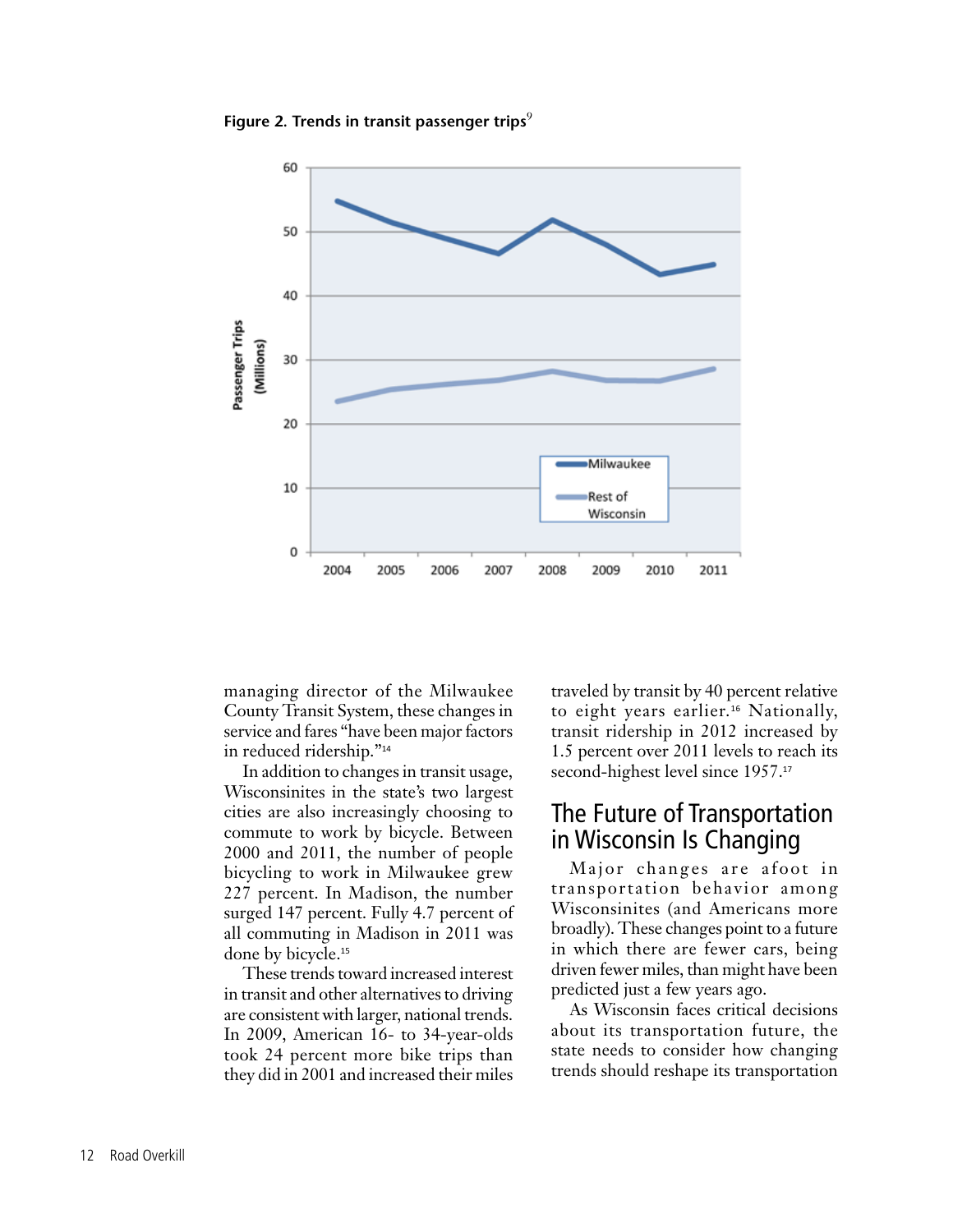investment strategy. A review of seven highway projects proposed and initiated over the last 20 years suggests that the traffic projected for those highways has failed to materialize to the degree anticipated by transportation planners. These examples demonstrate how continued reductions in driving could reduce the urgency of and need for large new investments in highway capacity.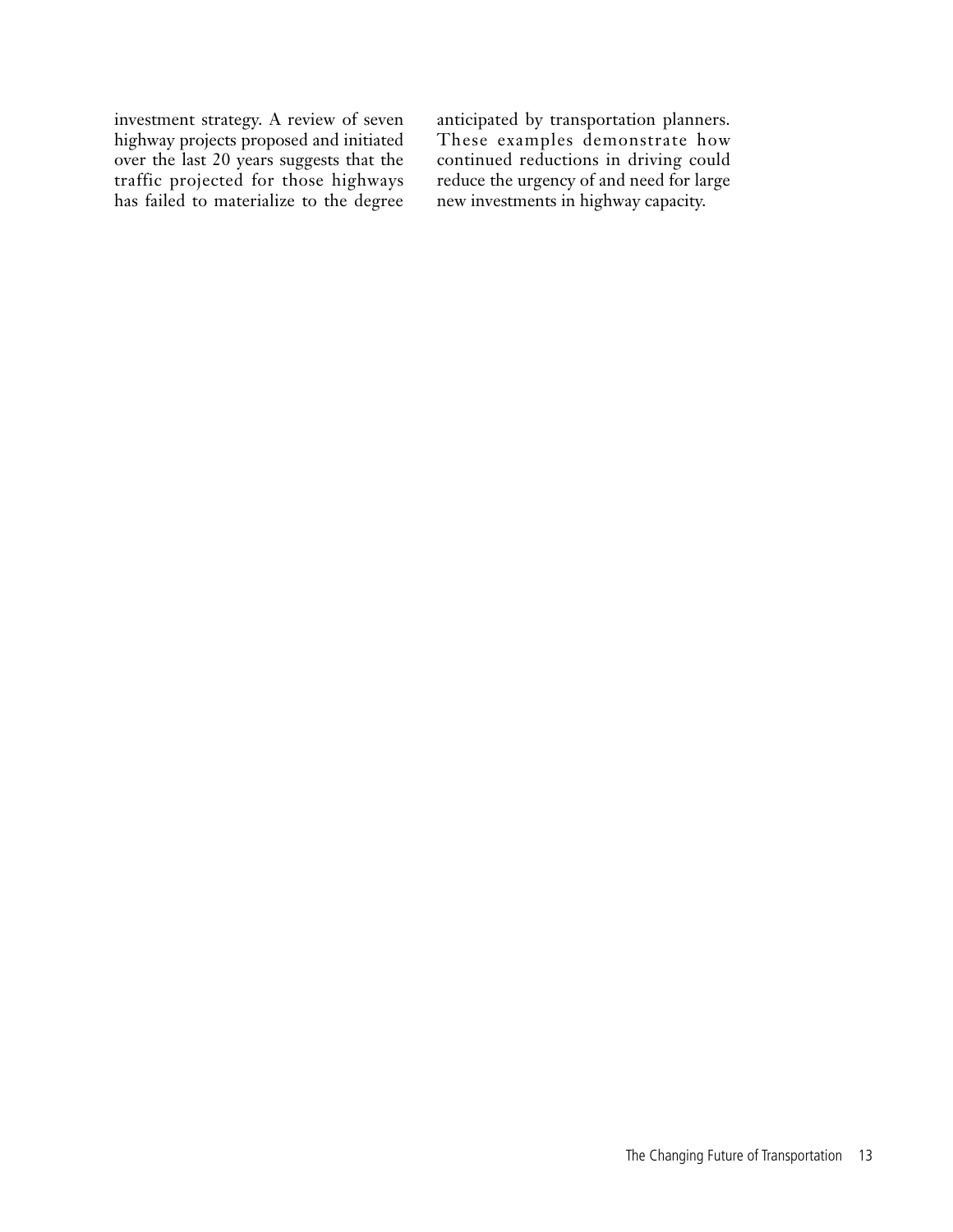## Traffic Is Failing to Materialize as Expected on New Wisconsin Highways

Time and again, the state has invested<br>hundreds of millions of dollars in<br>new and expanded highways based,<br>at least in part, on the assumption that ime and again, the state has invested hundreds of millions of dollars in new and expanded highways based, traffic on those highways will greatly increase. In many cases, however, those increases in traffic have not materialized, or have materialized far more slowly than originally anticipated – yet another sign that the demand for driving in Wisconsin is changing.

If demand for driving continues to grow more slowly than in the past, Wisconsin may be able to use funding currently proposed for major highway expansion projects to address growing highway repair needs and rising demand for alternatives to driving.

In this section, we review seven recent highway projects in Wisconsin – which, collectively, represent more than \$1 billion in taxpayer investment – to "reality check" the traffic projections originally made by WisDOT versus actual recent traffic counts.

Traffic forecasts for proposed highway projects are often found in the "Purpose and Need" chapters of the environmental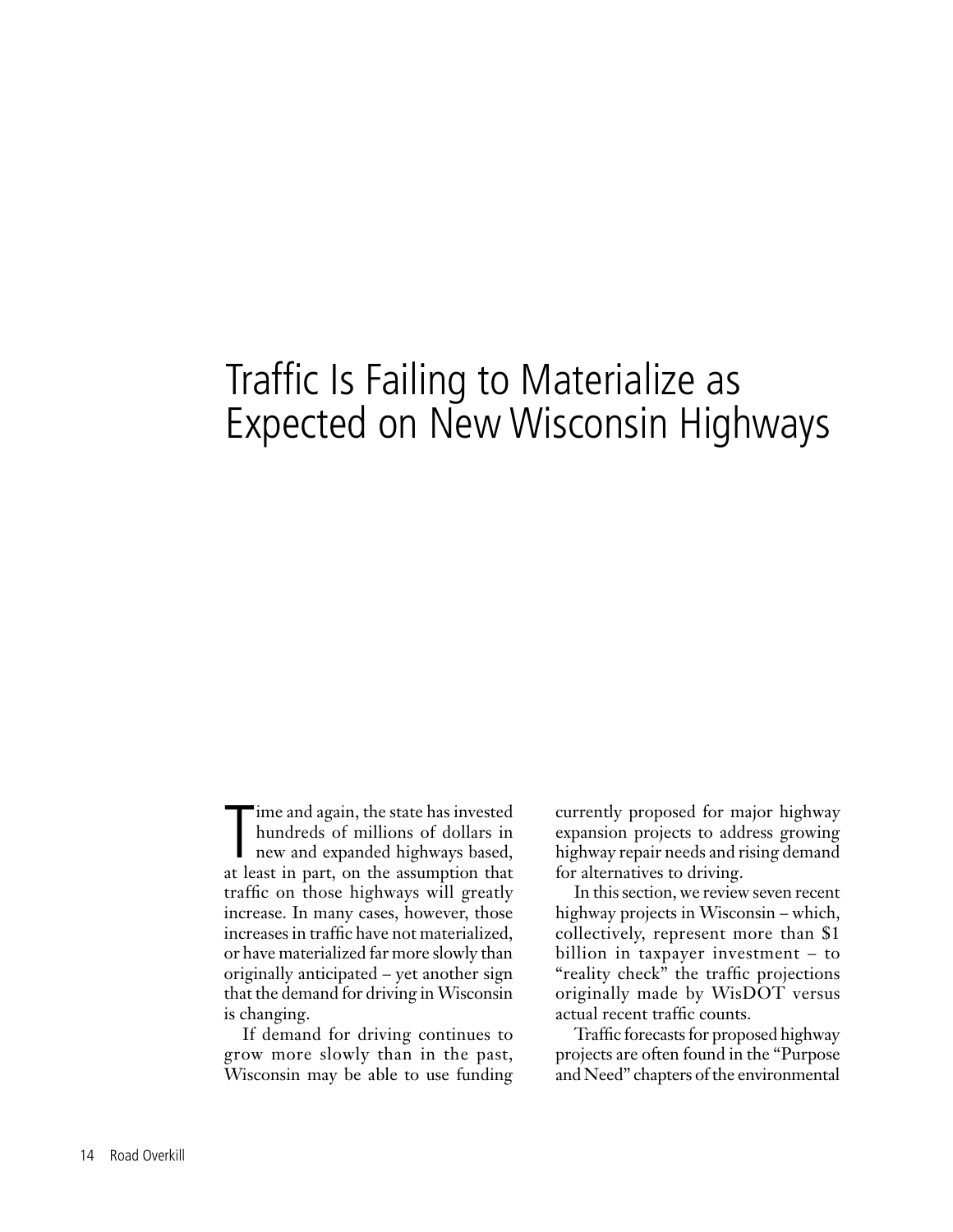impact statements for the projects. The documents present a baseline traffic count and a forecast for a "design year" (and sometimes an intermediary year) at a series of locations expressed in absolute terms and as a percentage increase over the baseline count. To achieve a comparison with recent actual traffic counts reported by WisDOT, we calculated the actual percentage increase that has occurred relative to the baseline counts. Occasionally the forecast is presented as a range to account for variation in traffic levels along the length of the project route. In these instances, this report compares the high end of the forecast with the actual count at the location along the highway with the highest traffic count and the low end of the forecast with the count at the location with the lowest actual traffic count to produce a range of actual traffic growth along the highway relative to the baseline.

As will be described in greater detail below, there are numerous cases in which traffic for newly constructed or expanded highways has either failed to develop as originally projected by WisDOT, or appears very unlikely to meet the traffic projections made when the projects were proposed. It is difficult to blame WisDOT for failing to foresee the impact of the recent dramatic shift in driving patterns – a shift that took many transportation experts by surprise.

But with Wisconsinites now driving as little per capita as they did 16 years ago, and with driving levels continuing to stagnate even in the midst of economic recovery, there is no excuse for Wisconsin officials to fail to take into account these cautionary examples and new information about changing driving trends when deciding how Wisconsin's future transportation dollars will be spent.

*Photo: Antonia McGinn*



*Soaring ramps mark the newly expanded Interstate 39/U.S. Highway 51/State Highway 29 in Wausau.* 

**Figure 3. Location of the Interstate 39/U.S. Highway 51/ State Highway 29 project in Wausau**



#### Interstate 39/U.S. Highway 51/ State Highway 29 in Wausau

Just south of Wausau, in central Wisconsin's Marathon County, Interstate 39/U.S. 51 meets State Highway 29 and the two highways head north together for approximately five miles until State Highway 29 breaks off to continue its journey west. This shared roadway brings together central Wisconsin's primary northsouth artery (Interstate 39/U.S. 51) and a major east-west travel route (State Highway 29).18 This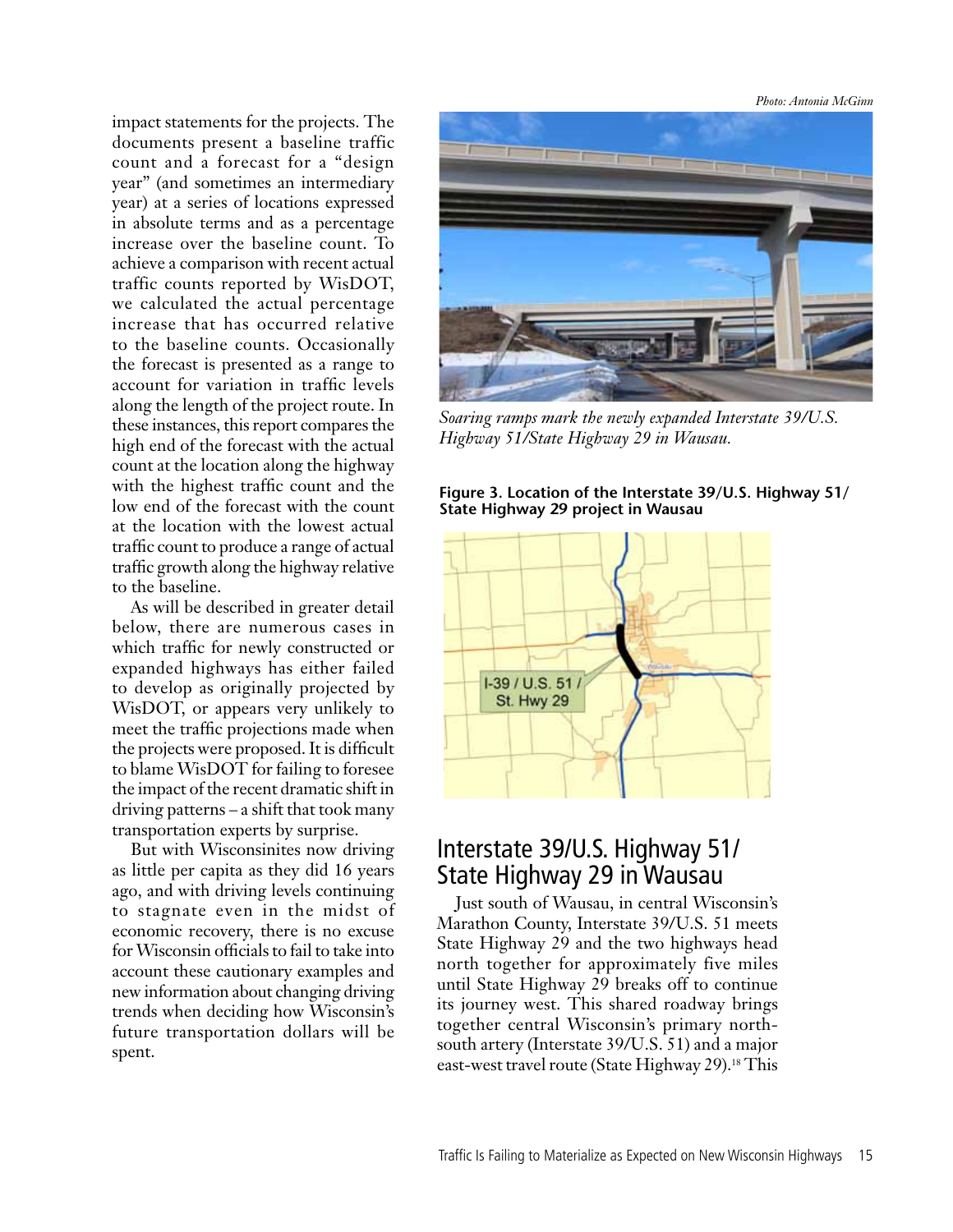stretch of highway sees long-haul truck volume as well as shorter local trips and commuting activity.

A major construction project on this stretch of highway began in 2004 that involved expansion to six total lanes (with room to expand to eight total lanes by 2020) and the reconfiguration and reconstruction of the two interchanges with State Highway 29, creating an interchange at the northern end of the project area featuring three tiers of soaring ramps.<sup>19</sup>

Projections of substantial traffic growth were used, in part, to justify this \$309 million endeavor and official documents warned that by 2020 the freeway would be "one of the busiest in the state." Based on a 1999 traffic count, WisDOT predicted an increase in traffic by 2010 – the year

construction work ended – of up to 41 percent. By 2020 the number of cars on the freeway was expected to be up to 66 percent greater than in 1999.20

The completed six-lane freeway is far from carrying that much traffic. In fact, comparing the smallest, most recent reading taken by WisDOT in 2010 to the low-end of the forecast range for that year, there were 3.8 percent fewer vehicles on the freeway than anticipated. The low and high ends of the 2010 traffic count range would need to grow by 24 percent and 70 percent, respectively, to meet official predictions by 2020. The most recent available traffic volumes on the road are within the design capacity of a four-lane highway and less than the capacity of the new highway.<sup>21</sup>

**Table 1. Projected and actual average daily number of vehicles on Interstate 39/U.S. Highway 51/ State Highway 29<sup>22</sup>** 

| Location                          | 1999 Baseline Count | <b>2010 Projected</b> | 2010 Actual*  | <b>2020 Projected</b> |
|-----------------------------------|---------------------|-----------------------|---------------|-----------------------|
| I-39/U.S. 51/St.<br><b>Hwy 29</b> | 40,000-56,000       | 52.400-78.800         | 50.400-54.900 | 62.300-93.200         |

\*Traffic counts conducted in May 2010. At this time some construction work remained outstanding on the interchange ramps at the northerly intersection. The entire project was ultimately completed in late 2010.<sup>23</sup> However, all other construction on the roadway was completed prior to 2010.<sup>24</sup> More recent traffic counts were not available at the time of publication.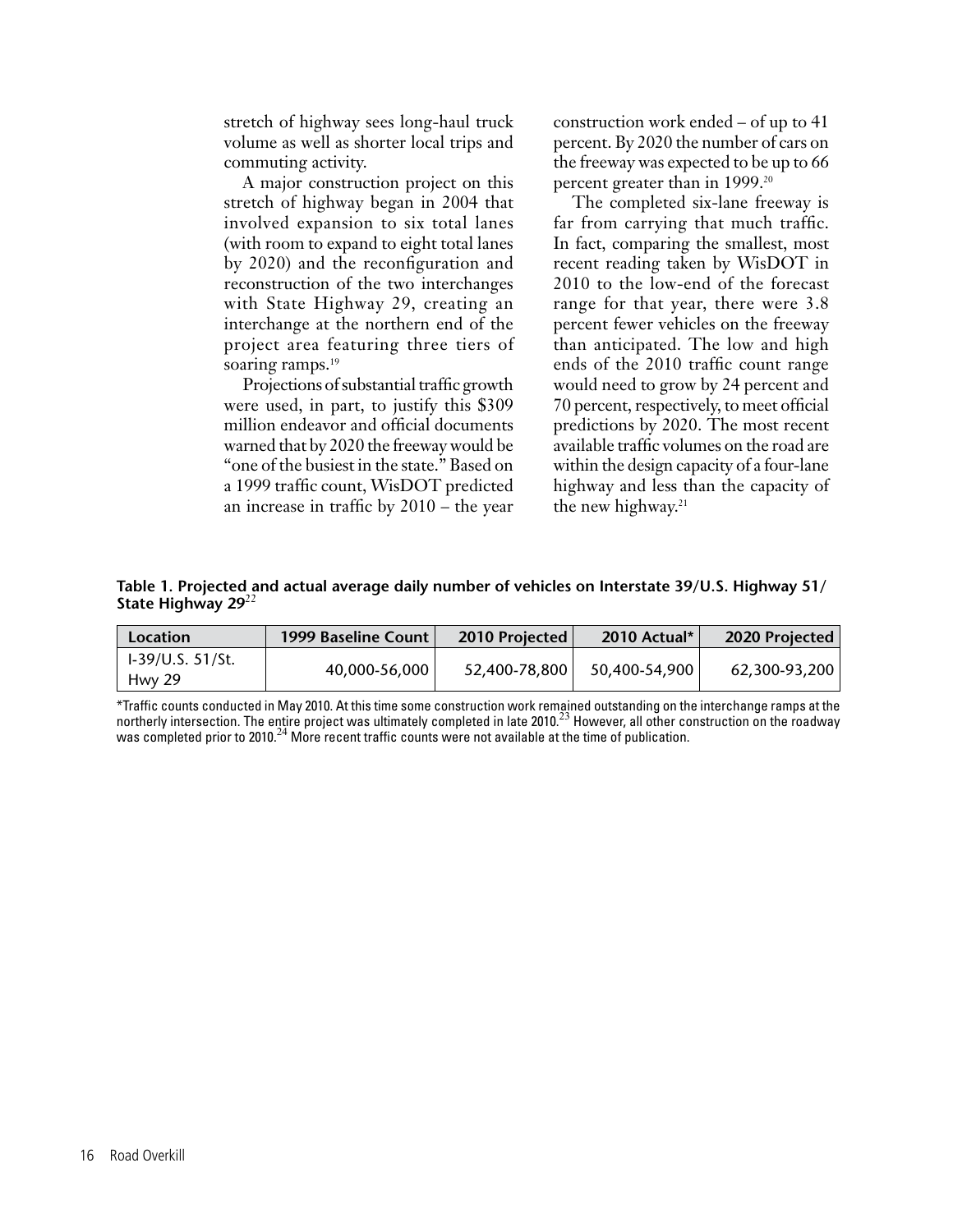*Photo: John Hart, State Journal*



*Workers put the finishing touches on the Fort Atkinson bypass, part of the \$433 million expansion of State Highway 26.* 

#### State Highway 26 from Janesville to Watertown

State Highway 26 ties together six communities, including Janesville and Watertown, while also connecting to major highways such as Interstates 90 and 94 and U.S. 12 and U.S. 18. As a major highway in Rock, Jefferson and Dodge counties, State Highway 26 handles through traffic, including long-distance trucks, while acting as a local and regional link between the commercial activity of Janesville and the smaller towns in its northern vicinity.<sup>25</sup>

Originally built as a two-lane highway, State Highway 26 is currently undergoing expansion work to become a four-lane road including bypasses of communities en route. However, with research by WisDOT concluding that traffic volumes on "old routes" in medium and large bypassed communities often remain unchanged or even rise relative to prebypass levels, the need for wide, highcapacity bypasses of communities like



#### **Figure 4. Location of the State Highway 26 project between Janesville and Watertown**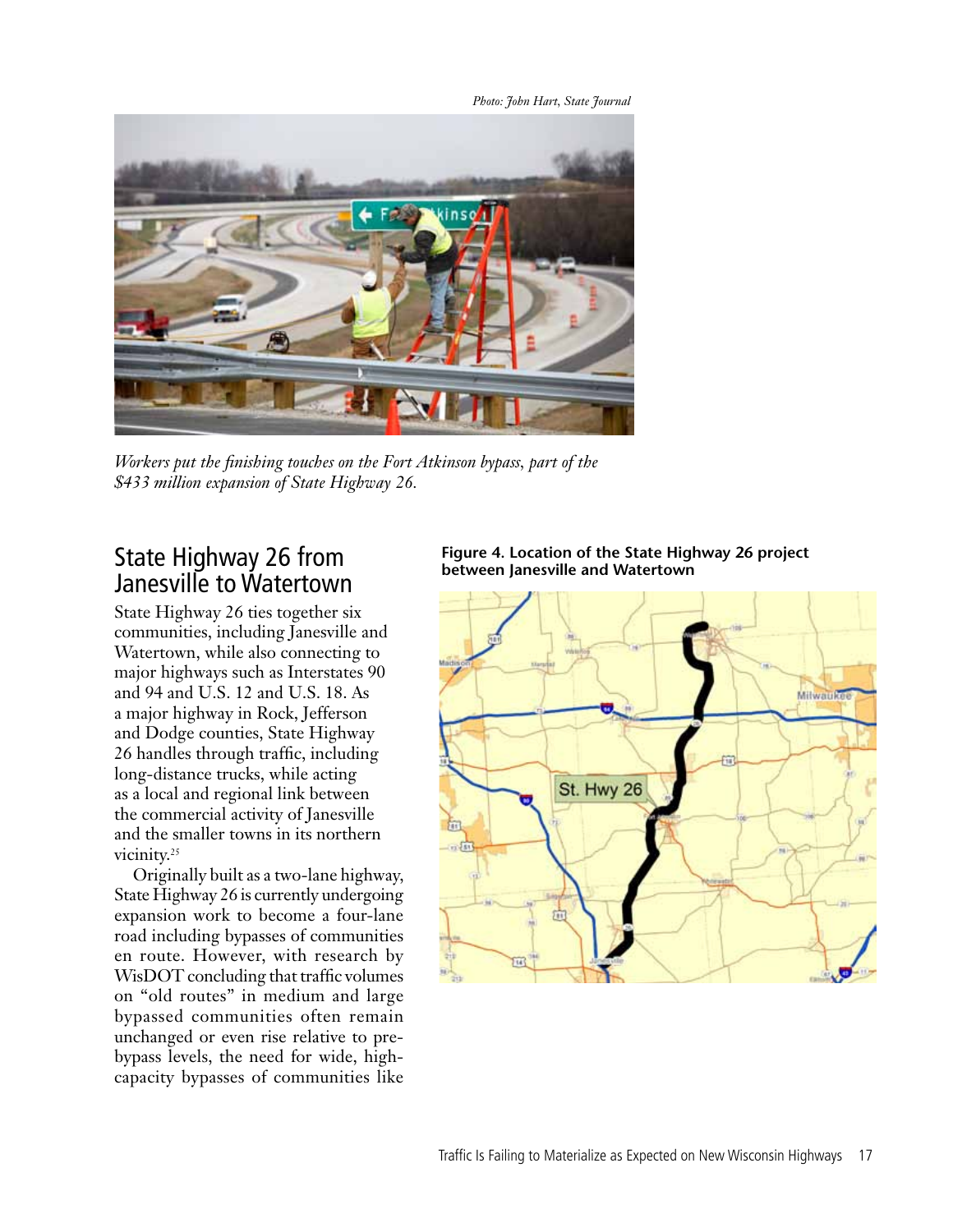Jefferson is open to question. Jefferson is the sort of town that often holds on to its traffic even in the presence of a bypass because the downtown area is a local destination for shoppers, traders and businesspeople.26 This tendency is one possible explanation for low traffic levels on newly constructed bypasses.

Official projections of future traffic levels forecast large increases in the number of vehicles using State Highway 26. Based on counts taken in the 1990s, by 2028 WisDOT anticipated as much as 300 percent growth in one location. Even at the low end of the forecast range, WisDOT still expected a substantial 85 percent surge in traffic volumes.<sup>27</sup>

Estimated to cost a total of \$433 million, work on the project is ongoing.<sup>28</sup> However, recent traffic counts taken near Janesville show that the number of vehicles using the existing roadway is falling short of what was expected.<sup>29</sup> On State Highway 26 leaving Janesville, traffic levels in 2010 were at least 21 percent below WisDOT's forecast for traffic in 2008. Compared to the prediction for 2028, traffic levels were 44 percent lower. Traffic volumes would need to grow an additional 77 percent to reach predicted levels in this particular location.

**Table 2. Projected and actual average daily number of vehicles at points on State Highway 26**

| Location                                            | 1998 Baseline Count | 2008 Projected | 2010 Actual   | 2028 Projected |
|-----------------------------------------------------|---------------------|----------------|---------------|----------------|
| County Highway Y<br>to Townline Road,<br>Janesville | 18,100              | 23,500         | 18,600        | 33,000         |
| Fort Atkinson<br><b>Bypass</b>                      | $6,700*$            | 9,500          | 7,200-7,400** | 14,000         |

\*1997 baseline count

\*\*2009 count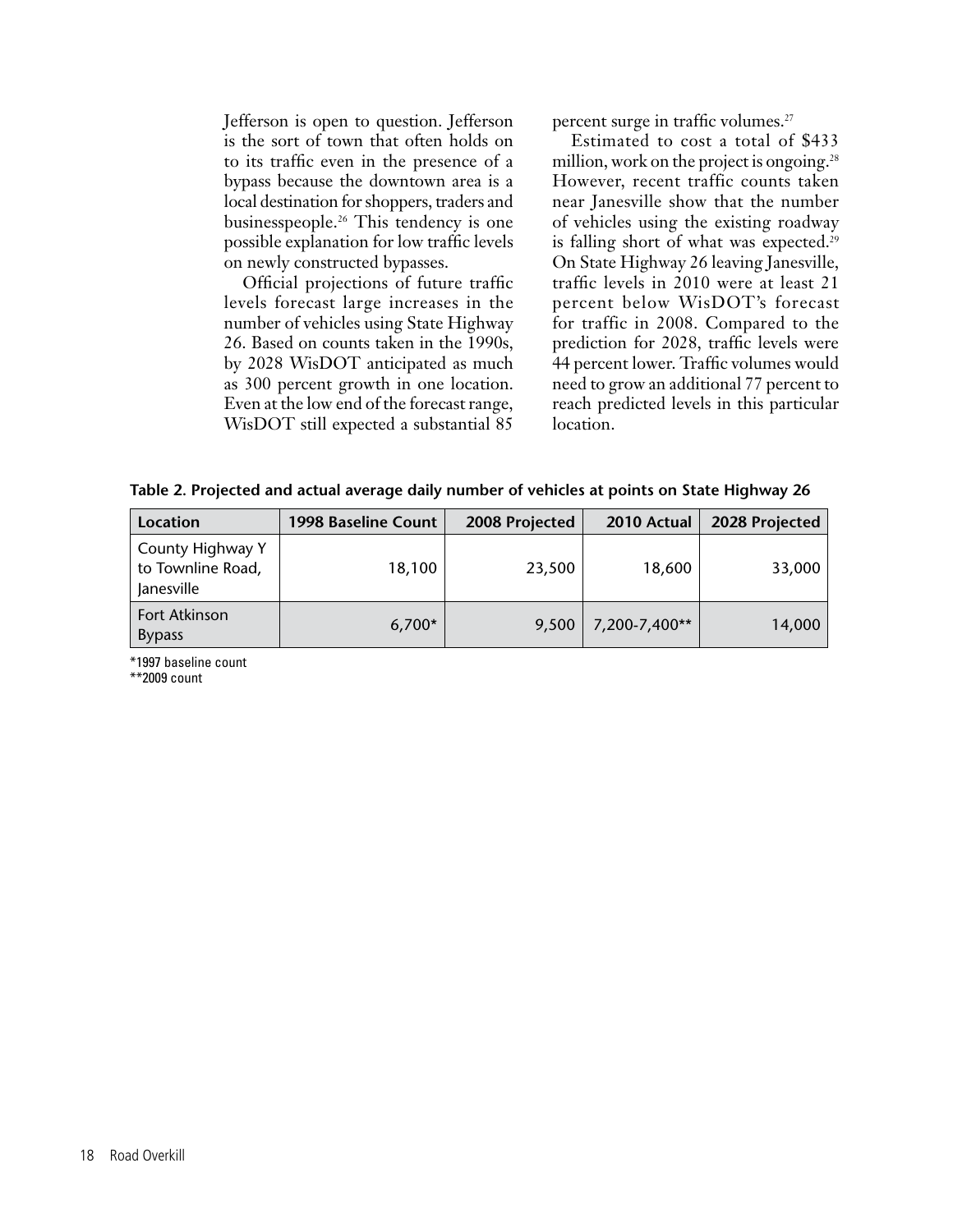*Photo: The Journal Times*



*The Burlington Bypass prior to opening.* 

#### Burlington Bypass

The city of Burlington, with a population of almost 10,500 in 2011, is located in Racine County at the junction of several important state highways including State Highways 83, 11, 142 and 36.<sup>30</sup> All of these highways are major arteries in southeastern Wisconsin. For years, they fed their mix of trucks and long-distance and local traffic into Burlington's downtown.

In the 1990s, a project was proposed to build an 11-mile bypass running south of Burlington connecting to State Highway 11 on the west side of town and State Highway 36 on the east. This was designed as a rural four-lane divided roadway, ultimately cost \$118 million, and opened in its entirety in late 2010 (though segments completed earlier began serving traffic in 2008).<sup>31</sup>

#### **Figure 5. Location of the Burlington Bypass project**

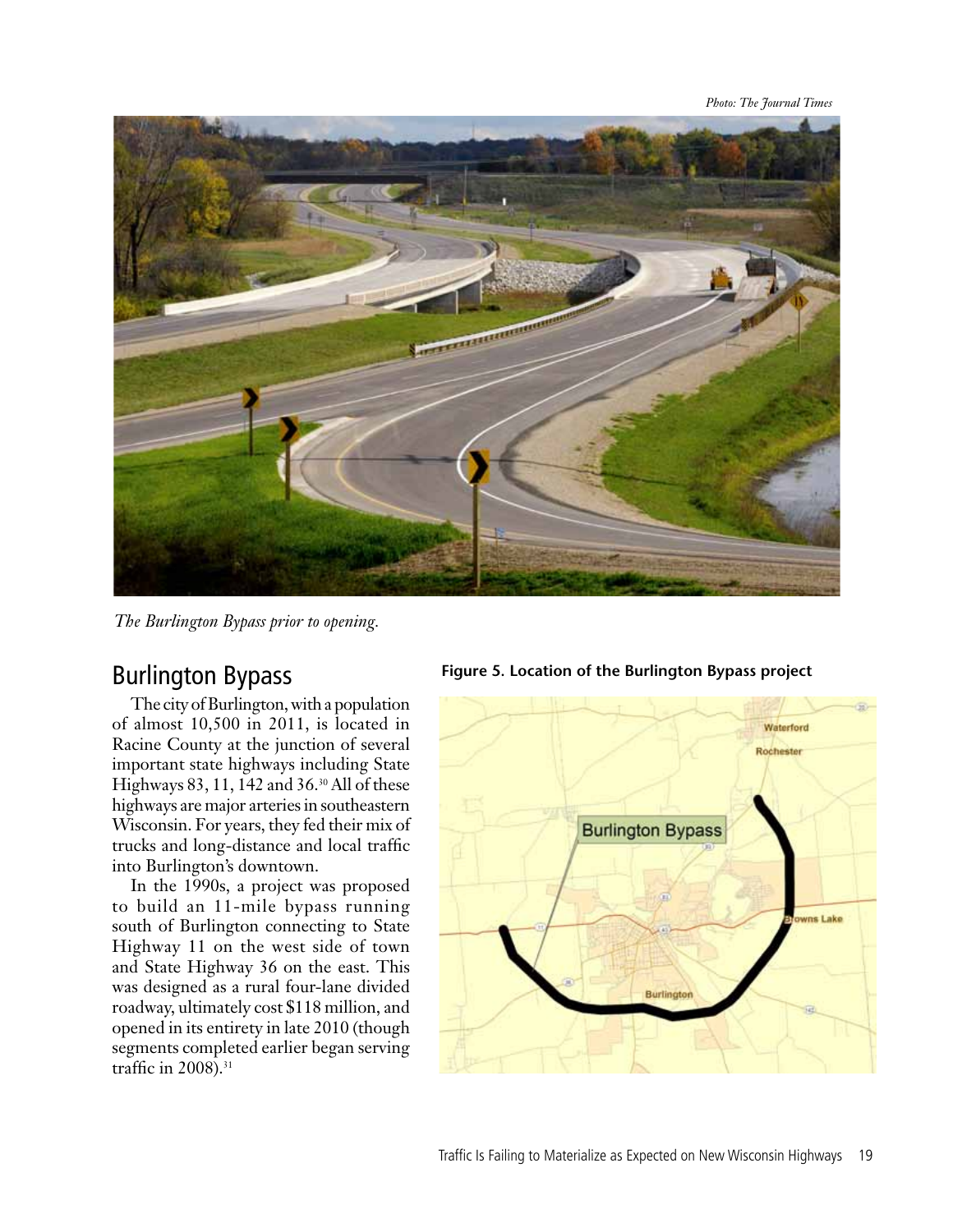Official traffic forecasts predicted substantial growth in traffic volumes and congestion in downtown Burlington, leading to expectations that a bypass would be heavily used by regional through-traffic. According to the projections, without a bypass, State Highway 36 in downtown Burlington would experience as much as a 60 percent increase in traffic by 2020.32 State Highway 83 was in line for a similarly large increase of 57 percent.<sup>33</sup> Conversely, according to local newspaper accounts, officials promised as much as a 30 percent reduction in traffic volumes in the downtown area if the bypass were built.34

In reality, traffic volumes on the bypass are lower than expected. Two

traffic counts taken on the middle portion of the highway indicate that the road presently accommodates 33 to 36 percent less traffic than anticipated.35 In absolute terms, the four-lane bypass handles a number of cars that, based on design criteria outlined in WisDOT's *Facilities Design Manual*, a two-lane bypass could adequately accommodate.36

Even official documents produced during the project's planning stage foresaw some of the proposed bypass' overcapacity. At the time of publication, WisDOT's project study allowed that on the western segment of the future bypass, the traffic forecast "warrants a two-lane rural highway." However, a four-lane road was constructed along the entire length of the route.<sup>38</sup>

**Table 3. Projected and actual average daily number of vehicles on the Burlington Bypass**<sup>37</sup>

| <b>Location</b>             | 2010 Projected | 2011 Actual |
|-----------------------------|----------------|-------------|
| Middle of Burlington Bypass | 11.000         | 7,000-7,400 |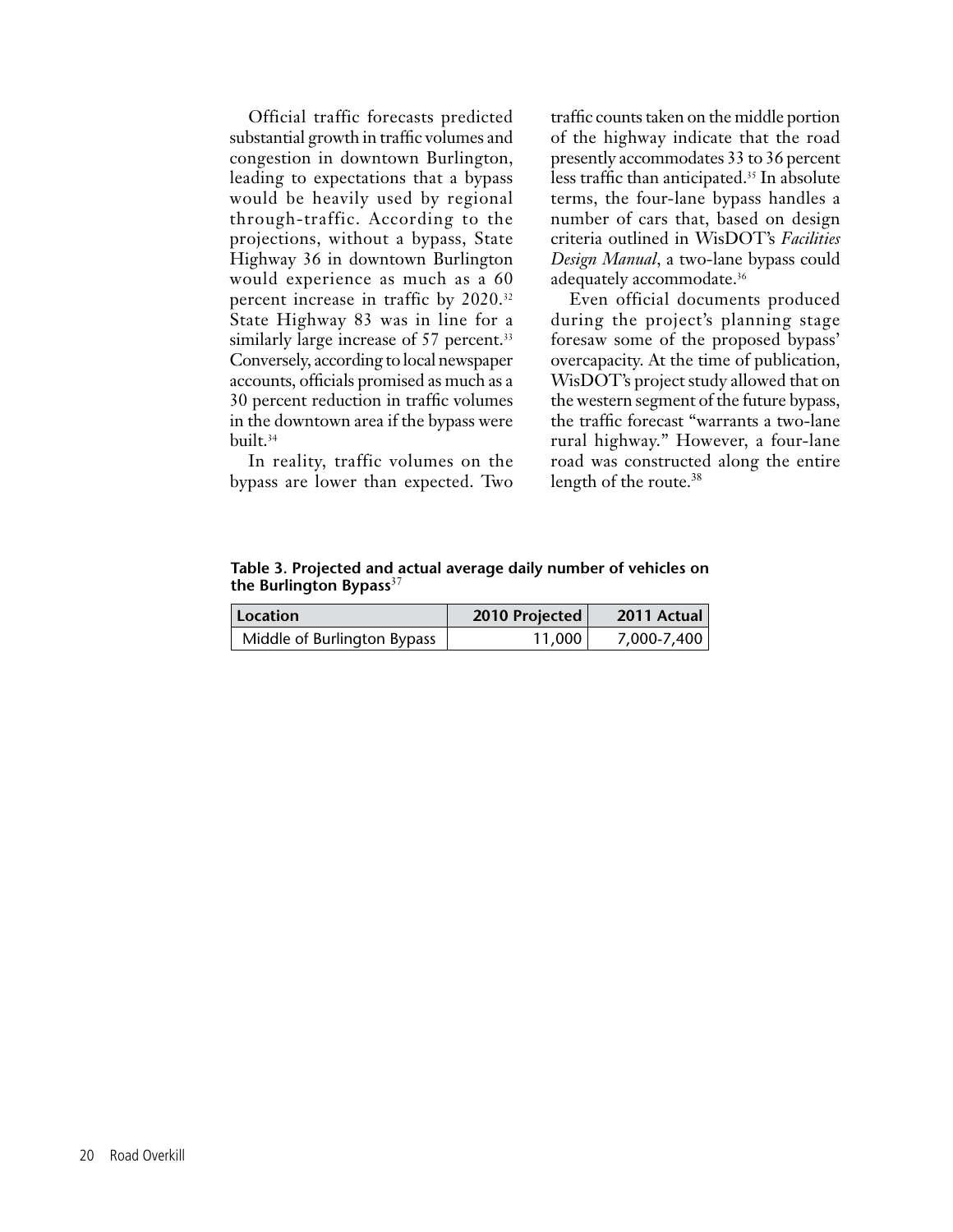

*The U.S. 151 bypass runs south of Platteville. Credit: City of Platteville*

#### U.S. Highway 151 from Dickeyville to Belmont

The \$100.3 million Dickeyville-to-Belmont project encompassed an 18-mile segment of U.S. 151 located in Grant and Lafayette counties.39 The project included widening U.S. 151 to four lanes, building bypasses of Dickeyville and Platteville, and managing road access to allow for uninterrupted travel with a 55 miles-per-hour speed limit. It was completed in late 2005.40

Based on traffic counts reported in the 1999 project documents, traffic levels were forecast to increase 60 percent by 2025 along this stretch of road.<sup>41</sup> Eleven years later in 2010, traffic volumes in the vicinity of Dickeyville had risen just 22 percent, while at Platteville, close to Belmont, traffic counts had inched up a little less than 13 percent.



**Figure 6. Location of the U.S. Highway 151 project from Dickeyville to Belmont**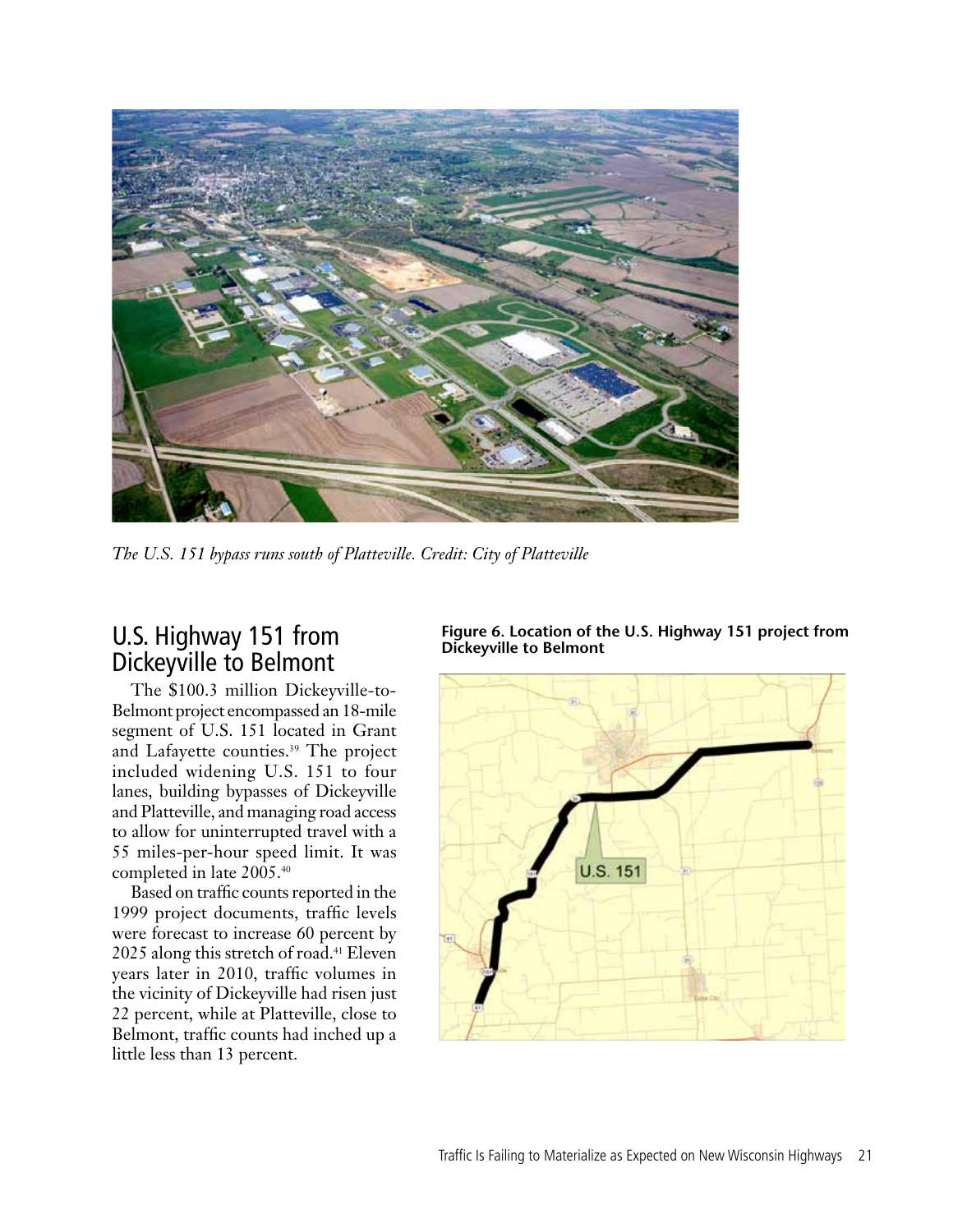Traffic volume would need to grow significantly faster between now and 2025 than it did between 1999 and 2010 for the initial traffic forecast to come to fruition.<sup>42</sup>

| Location                                    | 1999 Baseline Count* | 2010 Actual | 2025 Projected |
|---------------------------------------------|----------------------|-------------|----------------|
| Immediately south of<br>Dickeyville         | 10,500               | 12,800      | 16,800         |
| East of Platteville,<br>approaching Belmont | 7,000                | 7,900       | 11,200         |

**Table 4. Projected and actual number of average daily vehicles on U.S. Highway 151** 

\* Note: no year was given for the baseline count in the Final Environmental Impact Statement, which was published in 1999, so the counts are assumed to be 1999 counts.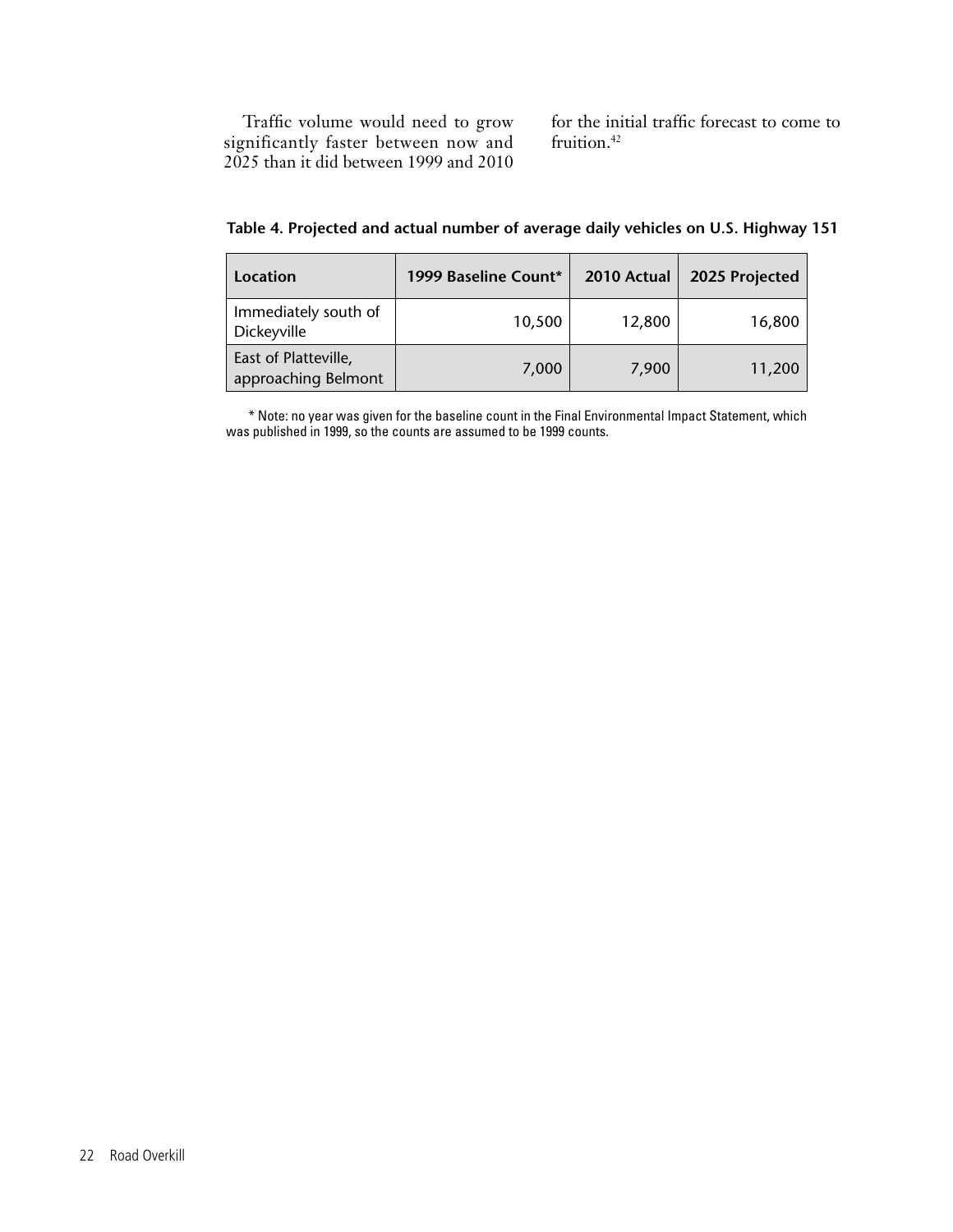*Photo illustration: Minnesota Department of Transportation*



*A new bridge over the St. Croix River (photo illustration above) is projected for completion in 2016 at a cost for the entire project, including associated road construction, of more than \$580 million. The bridge would connect the Minneapolis-St. Paul area to the expanded State Highway 64 in St. Croix County. However, in its 1994 environmental review of the State Highway 64 widening project, WisDOT anticipated that completion of the bridge would have minimal impact on traffic on State Highway 64 – meaning that the decades-long debate over the bridge is unlikely to be the cause of slower-than-anticipated traffic growth on the highway.*

#### State Highway 64 between Houlton and New Richmond

A major east-west corridor and the primary artery in this region of the state, State Highway 64 serves regional, interstate and local traffic in St. Croix County in far western Wisconsin. The highway was originally tapped for expansion in the state's *Corridors 2020* highway plan and the final proposal called for work along an approximately 15-mile corridor, expanding the existing roadway to four lanes as well as constructing bypasses of communities to divert through-traffic away from downtown areas.43

WisDOT based its forecasts of large increases in traffic along State Highway 64 on the notion that sprawling development from the Twin Cities would continue to



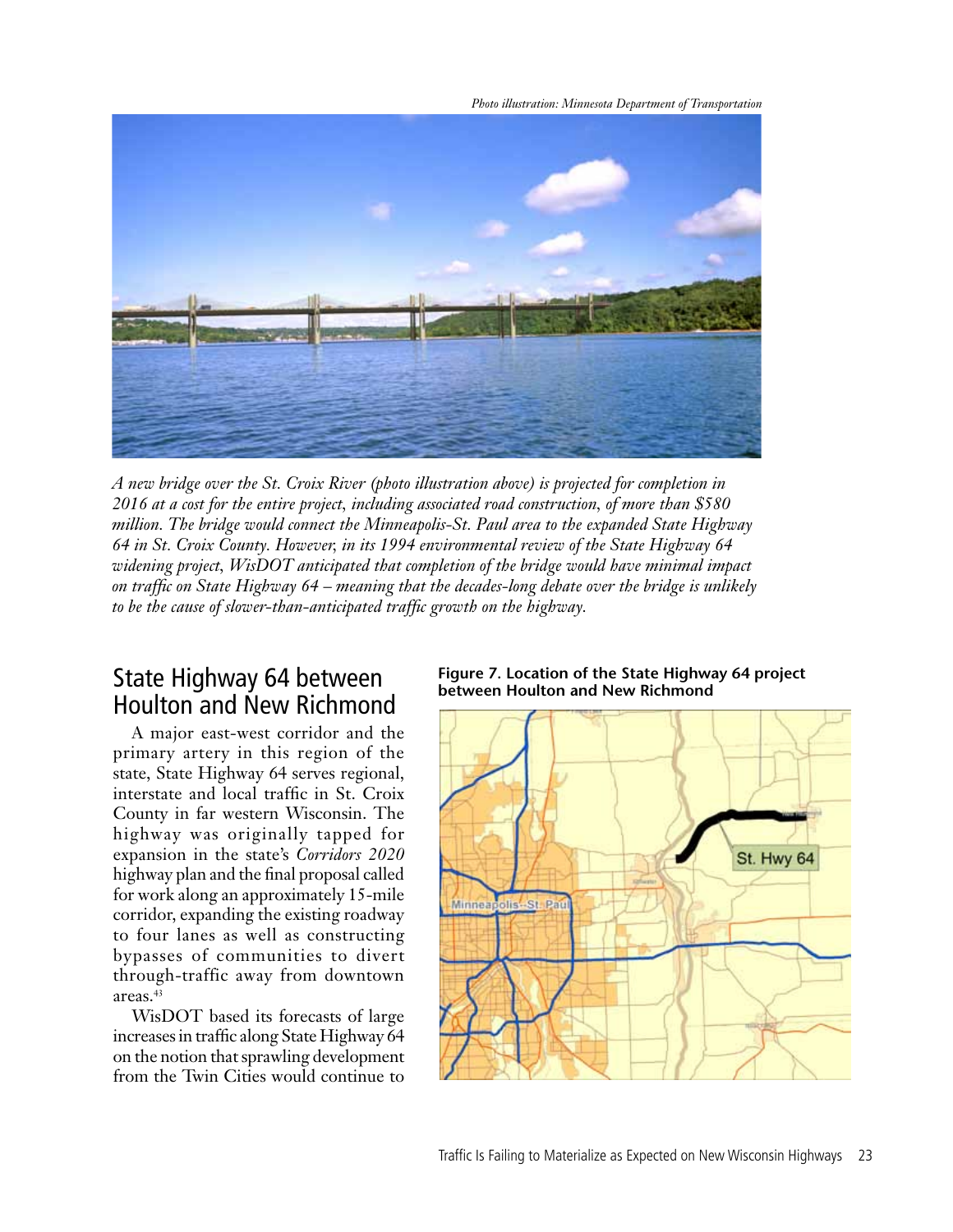draw more cars and more traffic to St. Croix County. In 1994, St. Croix County was one of the fastest growing counties in Wisconsin, and by the late 1990s and early 2000s it was leading the state in population growth.44 At the time, more than 30 percent of the county's employed residents commuted to Minnesota, and many others traveled to the state for shopping, cultural and entertainment opportunities.45

WisDOT anticipated that continued rapid growth in the area's population and a related increase in commuting and recreational travel to Minnesota would put pressure on the area's highways. By 2016 traffic volumes on State Highway 64 were predicted to increase by 75 to 101 percent between Houlton and New Richmond, resulting in traffic at many points along the route that would leave the existing two-lane road severely congested.46

In addition, WisDOT anticipated construction of a new or improved bridge over the St. Croix River to replace the Stillwater Bridge. However, WisDOT anticipated that completion of the bridge – now scheduled for 2016 – would have only a minor impact on State Highway 64, adding 200 to 300 cars per day to the highway between Houlton and Somerset, or about 1 percent of projected traffic volumes.47 The long debate over the bridge project, therefore, has had little bearing on the degree to which traffic has failed to materialize on the expanded State Highway 64.

Ultimately, WisDOT spent \$109 million on this expansion of State Highway 64, which was completed in 2006.48 However, as of 2012, traffic volumes were far from reaching forecast levels. Over the 21 years since the baseline count cited by WisDOT, traffic on the road had increased just 21 to 56 percent and would need to increase by roughly as much again over just four years to reach predicted volumes by 2016.

The long-time trend toward sprawling development was interrupted in the late 2000s by the housing crisis and economic recession. Between 1994 and 2007, St. Croix County's population increased an average of 3 percent per year. Since 2007, however, the annual rate of population growth has fallen to just 1 percent, with growth of just 0.5 percent annually between 2010 and 2012.49

There is no guarantee that a return to economic growth will revive sprawling development. Young people are increasingly seeking to live in walkable, urban areas, while retiring Baby Boomers may seek to move to areas that are more easily accessible by a range of transportation modes. Some real estate analysts suggest that this could lead to a glut of suburban housing nationwide, dampening the demand for new sprawling development on the outer fringes of metropolitan areas like Minneapolis-St. Paul.<sup>50</sup>

| Location                 | 1991 Baseline Count | 2012 Actual | 2016 Projected |
|--------------------------|---------------------|-------------|----------------|
| Houlton to Somerset      | 9.360               | 13,700      | 17,500         |
| Somerset to New Richmond | 6.690               | 8.100       | 11.700         |
| East of New Richmond     | 3,580               | 5.600       | 7.200          |

**Table 5. Projected and actual average daily number of vehicles on State Highway 64**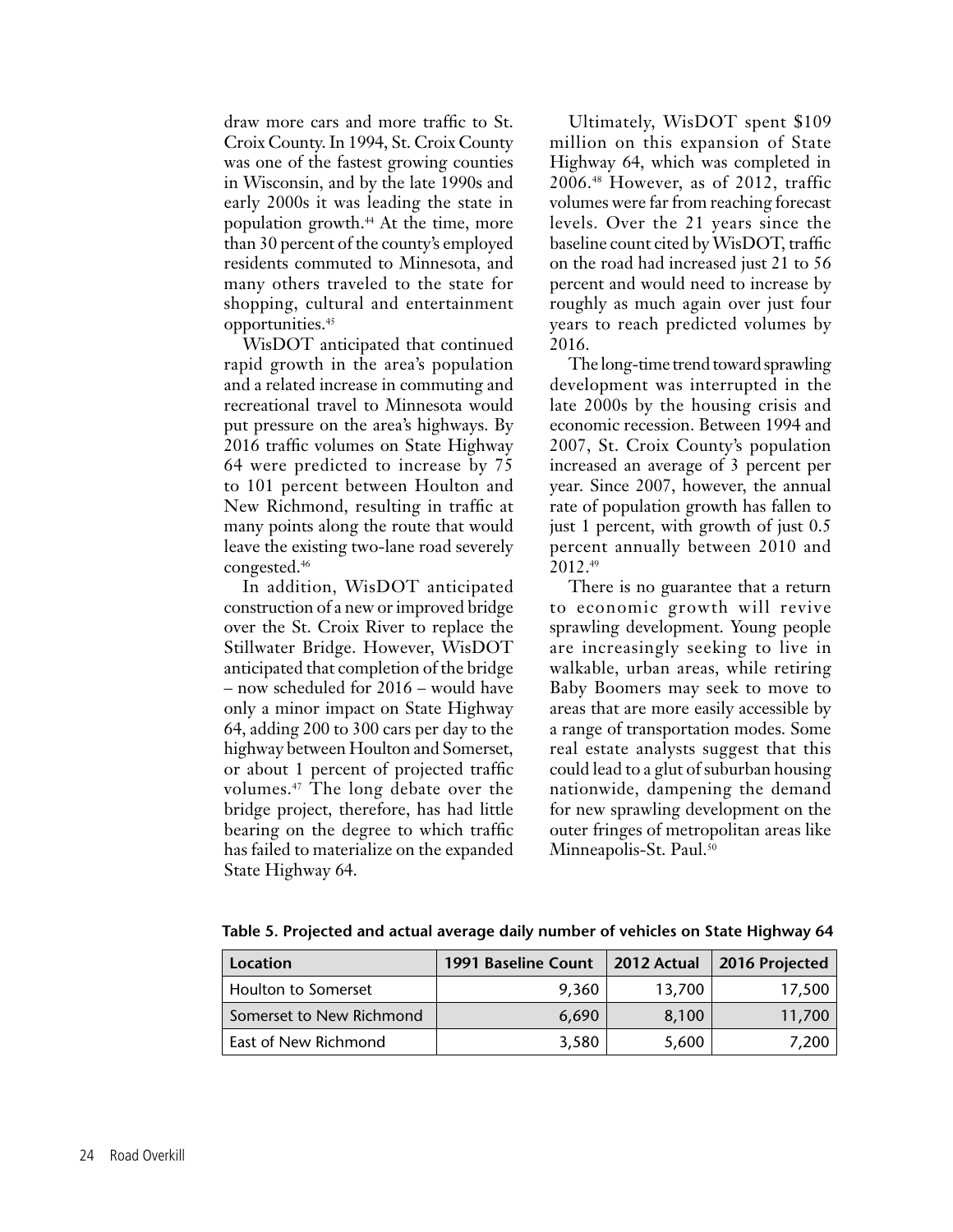

*U.S. 141 as it enters Marinette County.* 

#### U.S. Highway 141 in Marinette and Oconto **Counties**

In the 1990s, U.S. 141 was a two-lane highway traversing a predominantly rural stretch of Oconto and Marinette counties in northeastern Wisconsin. Designated as a major connector in *Corridors 2020*, the statewide highway plan completed in the 1980s, U.S. 141 carries long-haul truck traffic, local vehicles and those using the highway for access to the recreation areas of northern Wisconsin and Michigan's Upper Peninsula.<sup>51</sup>

The official recommendation was to expand the existing two-lane highway to four lanes and to construct bypasses of Lena, Coleman and Pound, the three towns along the length of the route.<sup>52</sup> Final construction costs for the approximately 16-mile project totaled \$68.1 million.53 Work ended in 2007.54

**Figure 8. Location of the U.S. Highway 141 and U.S. Highway 41 projects in Marinette and Oconto Counties**

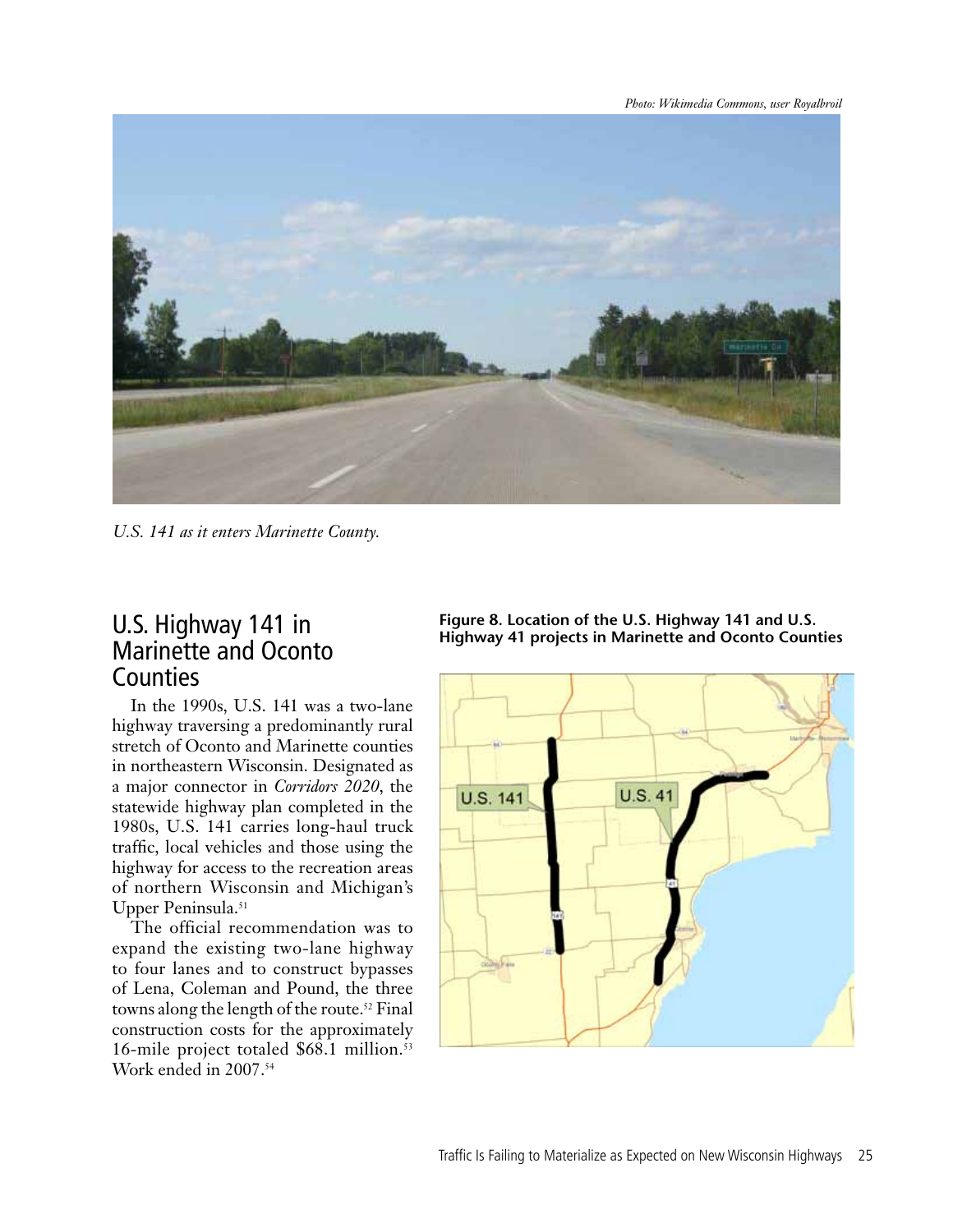In describing the need for action, WisDOT warned of increasingly heavy traffic on U.S. 141. By 2025, traffic volumes at a series of locations along the project's length were forecast to increase between 35 and 71 percent over their 1995 levels.<sup>55</sup>

This growth has largely failed to materialize. In 2009, the most recent year for which data are available, traffic volumes at a location expected to see a 61 percent surge had increased just 3.9 percent. In order to meet the original projections for 2025, traffic volumes at this location would need to grow 54 percent over their 2009 levels.<sup>56</sup> At points along the northern portion of the newly expanded four-lane highway, traffic volumes in 2009 were still within the design limits of a two-lane road.<sup>57</sup> At only one location did traffic appear to be on pace to meet projections.

| Table 6. Projected and actual average daily number of vehicles on U.S. Highway 141 |  |
|------------------------------------------------------------------------------------|--|
|------------------------------------------------------------------------------------|--|

| Location                     | 1995 Baseline Count | 2009 Actual | 2025 Projected |
|------------------------------|---------------------|-------------|----------------|
| Coleman to Pound             | 7.600               | 7.900       | 12,200         |
| County Hwy M to County Hwy B | 7.000               | 8.800       | 11,950         |
| Stiles to Lena               | 7.900               | 10,900      | 12,850         |

#### **Rethinking Old Assumptions: U.S. 8 in Polk and Barron Counties**

State transportation officials should use the latest data and most up-to-date understanding of traffic trends to reevaluate the need for highway expansion projects. Recent trends in traffic along U.S. 8 – which has been proposed for widening in Polk and Barron counties – exemplify why such reevaluation is important.

Construction work to widen U.S. 8 from two to four lanes is still years away and the state legislature has yet to approve funding.<sup>62</sup> But WisDOT produced a project study in 2007 citing future traffic volumes and a need for additional capacity as reasons for the project. By 2030 WisDOT forecasts an increase in traffic volumes of 35 to 55 percent relative to traffic counts taken in 2000 and 2004.<sup>63</sup>

Traffic volumes on U.S. 8 have, in fact, fallen in recent years relative to the 2000 and 2004 traffic counts used in the original project study. For example, at two locations west of Turtle Lake, traffic volumes in 2012 were 3.7 percent and 20 percent below 2004 levels. Just east of Almena, in Barron County, traffic levels in 2011 were down 10 percent relative to their 2004 levels. Recalculating traffic forecasts in light of the recent trend in the number of vehicles using U.S. 8 in these locations would give WisDOT the opportunity to reassess the need for a largescale expansion project on this road.<sup>64</sup>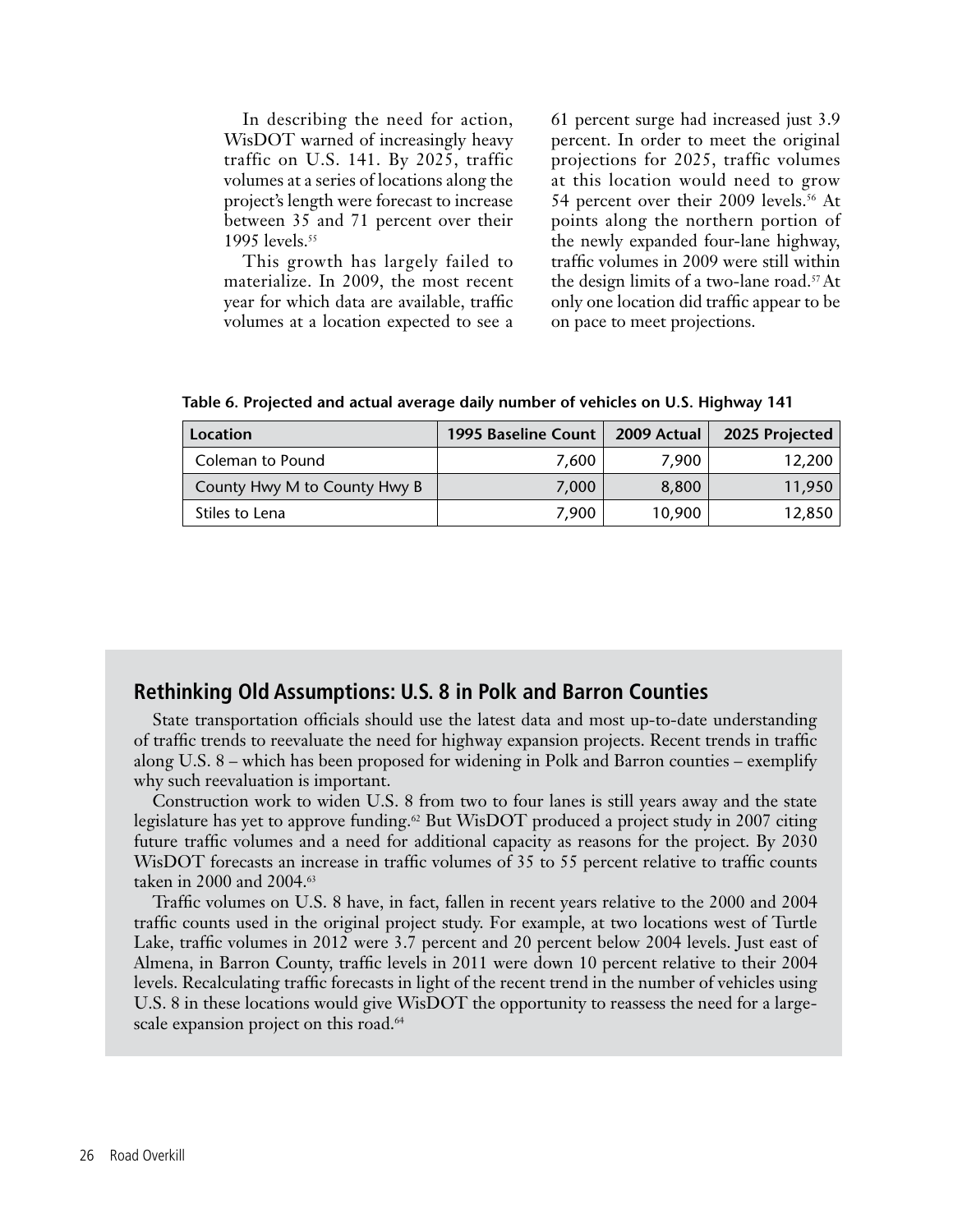#### U.S. Highway 41 from Oconto to Peshtigo

A major north-south highway in Wisconsin, U.S. 41 runs through Milwaukee, around Fond du Lac and skirts the city of Green Bay before approximately paralleling the western shore of Green Bay and entering Michigan at Marinette. Along its northern stretch near the Michigan state line, U.S. 41 carries interstate traffic and long-haul trucks as well as local vehicles moving between the communities of Oconto and Peshtigo.

In 1999, the state legislature allocated funds for roadwork on a 21-mile stretch of U.S. 41 between Oconto and Peshtigo.<sup>58</sup> Six years later, a formal project study was released by WisDOT outlining the need for action and a proposal for construction. In a project that would ultimately cost \$180 million, WisDOT proposed widening U.S. 41 to four lanes and constructing bypasses of downtown

Oconto and Peshtigo.<sup>59</sup> WisDOT completed work on this project in 2009.60

Relative to baseline counts in 2001, WisDOT forecast significant growth in traffic volumes by the design year of 2027. Overall, the number of vehicles using the highway on a typical day was projected to rise between 43 and 51 percent depending on location along the project route.<sup>61</sup>

By 2012 traffic volumes had barely risen. Just south of Oconto where traffic volumes were predicted to surge 51 percent by 2027, the number of vehicles using U.S. 41 in 2012 had inched up just 8 percent and still stood below even the 2007 projection. North of Peshtigo, at the northern end of the project area, traffic levels had climbed just 12 percent. Given current usage of the highway, WisDOT's traffic forecasts for 2027 are far from realization. The number of cars using U.S. 41 will need to grow an additional 28 to 40 percent to meet predicted levels by 2027.

| Location             | 2001 Baseline Count | 2007 Projected   2012 Actual   2027 Projected |        |        |
|----------------------|---------------------|-----------------------------------------------|--------|--------|
| South of<br>Oconto   | 10,400              | 12,000                                        | 11,200 | 15,700 |
| North of<br>Peshtigo | 14.900              | 16,900                                        | 16,700 | 21,300 |

**Table 7. Projected and actual average daily number of vehicles on U.S. Highway 41**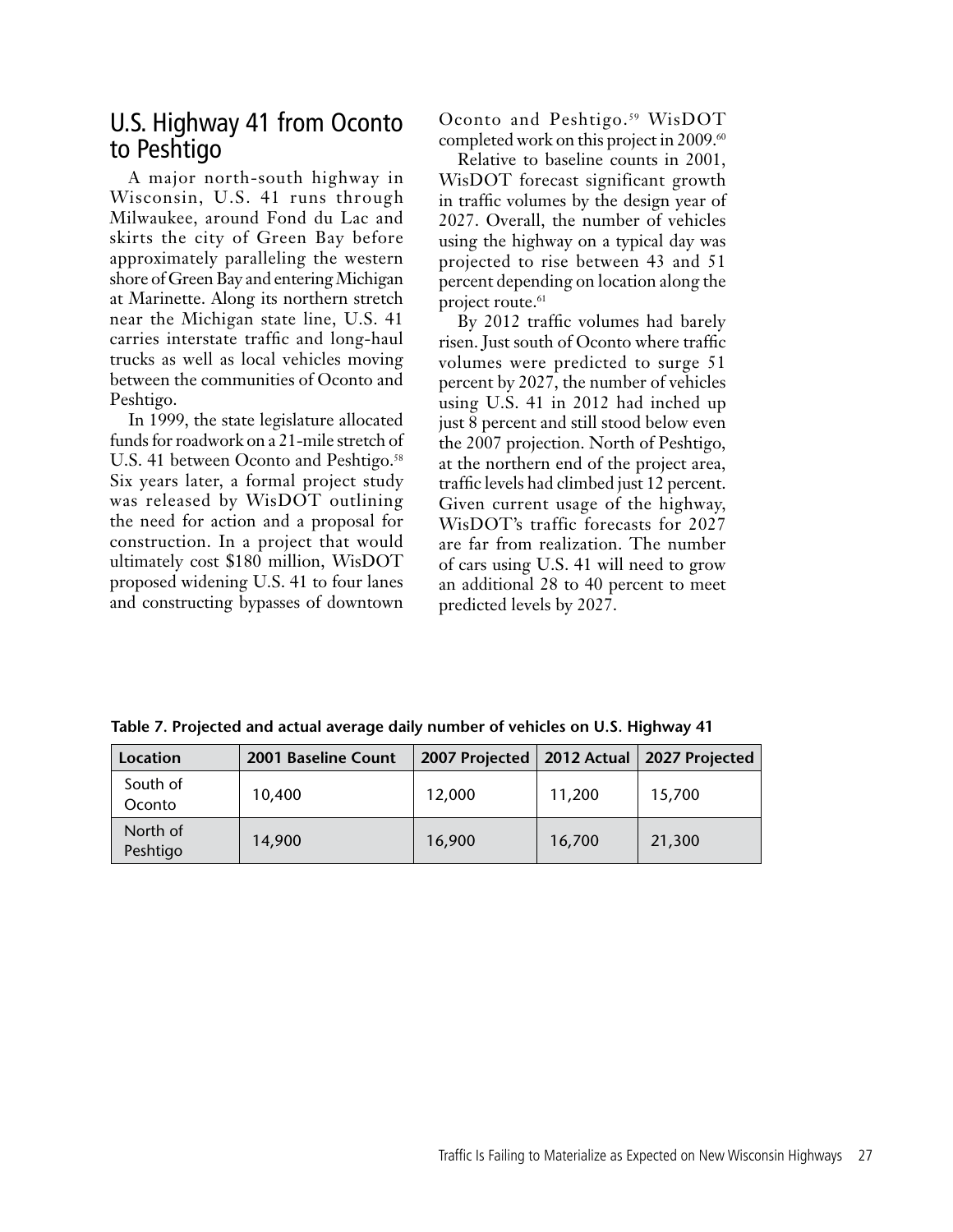## Despite Changing Driving Habits and a Tough Fiscal Climate, Big Spending on Highways Continues

In the face of Wisconsinites' changing<br>driving patterns – which have manifest-<br>ed themselves in lower-than-expected<br>traffic on many recently completed bigh driving patterns – which have manifested themselves in lower-than-expected traffic on many recently completed highways – big spending on highway construction continues unabated.

Governor Scott Walker has prioritized big spending on questionable highways. The state budget for the 2011-2013 biennium appropriated \$1.2 billion for highway construction projects.<sup>65</sup> As WISPIRG Foundation's 2011 *Building Boondoggles?* report highlights, many of the projects funded in the 2011-2013 budget are open to question as inappropriate or larger or more costly than necessary.<sup>66</sup> At the same time, Walker slashed state

transit aid by 10 percent even after years of budget pressure at transit authorities that forced service reductions and fare increases. State support for local road maintenance was also cut.<sup>67</sup>

This big spending on new or expanded highways is increasingly squeezing funding for other priorities – especially given the recent decline in transportation revenue from the gasoline tax as a result of improved vehicle fuel economy and reduced driving. In inflation-adjusted (2011) dollars, motor fuels taxes bring in 7 percent less revenue than they did in 1998.68

With less revenue flowing into the dedicated Transportation Fund, the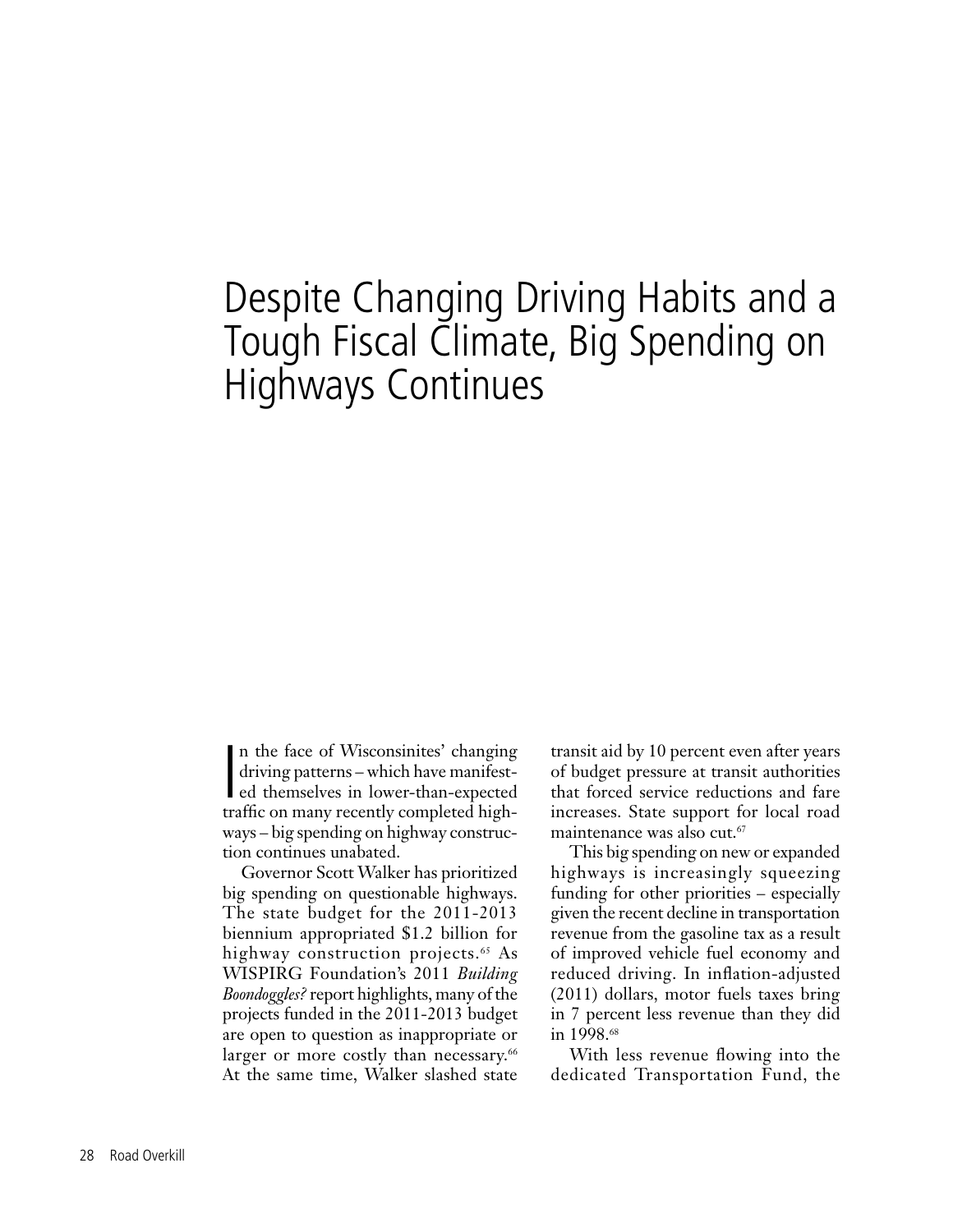legislature and the Walker administration have been forced to dip into the state's General Fund in order to fund highway expansion projects. The 2011-2013 biennial budget transferred millions of dollars from the state's General Fund, supported by general taxation, to the Transportation Fund, sapping the dollars that finance other government services and public goods.<sup>69</sup> In 2012 and 2013, those General Fund raids amounted to more than \$160 million.<sup>70</sup>

The recently proposed 2013-2015 budget contains more of the same, increasing highway spending, particularly for highway megaprojects in southeastern Wisconsin, which receive \$550 million in funding. Other major highway construction projects receive \$735 million.<sup>71</sup> To support this spending, the proposed budget siphons an additional \$23 million from the state's General Fund to the Transportation Fund while jeopardizing the future of transit in Wisconsin by adding state transit aid to the long list of items supported by the strained General Fund account.<sup>72</sup>

The Walker administration's continued emphasis on highway spending means that the state is investing about the same share of total transportation spending in highway construction as it did 15 years ago – despite changing transportation

preferences. In 2012, the state devoted about 56 percent of transportation funding to highway construction. At the same time, the percentage of state transportation spending devoted to debt service – the majority of which is used to retire bonds on highway construction projects – has increased from 5 percent in 1998 to 11 percent in 2012.73

By contrast, state support for transit operating expenses has declined both absolutely and in percentage terms over the last decade. Between 2003 and 2013, state support for transit declined by 6 percent in inflation-adjusted dollars, and the share of state transportation spending devoted to transit fell from 6.2 percent to less than 5 percent.74 Over the same period, local governments saw a 21 percent reduction in the amount of money they received for road and bridge assistance.

The Walker administration has gone big on highway spending at precisely the moment decision-makers should be reassessing the state's transportation infrastructure in the face of changing needs. With Wisconsinites now driving less than they used to, state officials and decision-makers should rethink how the state's tax dollars are spent on transportation.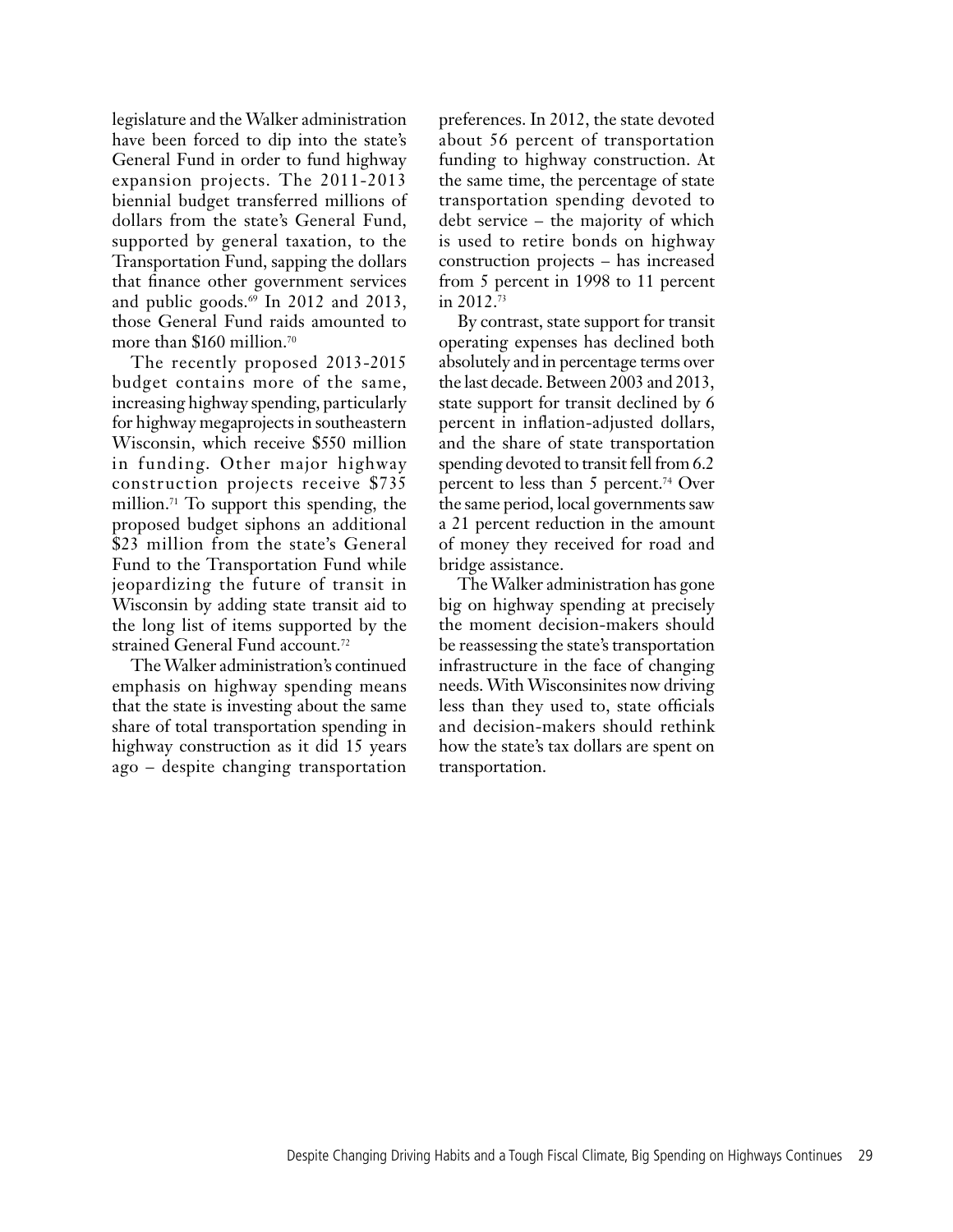## Investing in 21st Century Transportation Infrastructure

In recent years, Wisconsin has com-<br>pleted construction of a number of<br>highway expansions, bypasses and<br>interchanges only to find that the an n recent years, Wisconsin has completed construction of a number of interchanges only to find that the anticipated levels of traffic have failed to materialize. With Wisconsin residents – like most Americans – now driving less, state officials must factor changing driving trends into future transportation investment decisions.

With the release in January 2013 of the official report and recommendations of the Commission on Transportation Finance and Policy, public attention is currently focused on the question of Wisconsin's future transportation needs and how to pay for them. Wisconsin officials should take this opportunity to reconsider the state's policies and direct tax dollars to support  $21^{st}$  century transportation priorities.

#### Reassess Demand for Highways

With Wisconsinites now driving fewer miles than we did a decade ago and with recently built highways failing to meet earlier traffic projections, now is the time for the state to reevaluate whether expectations of future traffic growth really require massive investments in highway expansion. Wisconsin's recently convened Commission on Transportation Finance and Policy, for example, expects vehicle travel to remain stagnant for the next decade.75

To ensure highway construction in Wisconsin serves the public interest, the state should:

• Recalculate future traffic projections and review the case for all highway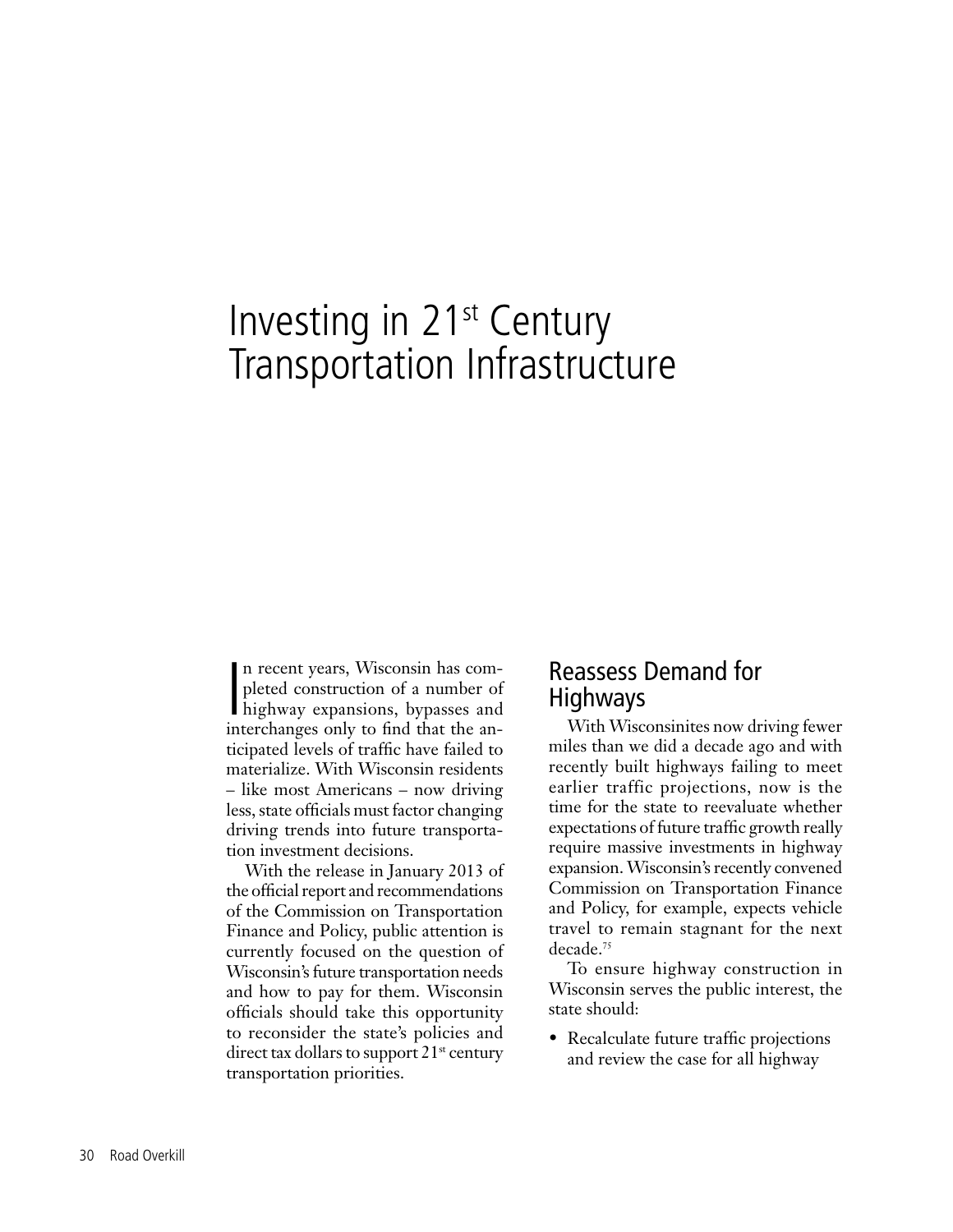construction projects currently in the pre-construction phase. In light of new information, highway projects like U.S. 8, discussed above, may no longer warrant the full-scale expansion originally proposed. To his credit, Governor Walker recommended such a review of major highway construction projects in his 2013-2015 budget proposal.76

- Require that all proposals for new roads and expansion projects include the most recent population growth and traffic volume data available.
- Acknowledge that future driving trends are uncertain and prioritize solutions that will deliver benefits under a wide variety of possible scenarios of future traffic growth. In some cases, the installation of passing lanes, traffic demand management strategies or expansion of carpooling, transit or other alternatives may prove sufficient to mitigate problems on a roadway in a more cost-effective manner than the construction of additional capacity.77

Wisconsin is far from the only state to experience declining revenue from the gasoline tax at the same time that highway repair needs and demands for transit, pedestrian and bicycling infrastructure are increasing. States such as Tennessee and Pennsylvania have adopted or considered changes to their transportation investment practices that have eschewed "one size fits all" solutions to transportation problems and pared back their spending on new highway capacity.78 Gov. Walker's proposed review of major highway projects is a good first step, but much more can be done to align Wisconsin's highway program with the needs and challenges of the 21st century.

#### "Fix it First"

Rather than pouring millions into new highway construction, Wisconsin should adopt a "fix it first" policy focused on repairing (and, where necessary and cost-effective, rebuilding) roads already in place. According to a 2013 report by the American Society of Civil Engineers, fully 71 percent of Wisconsin's roads are of "mediocre" or "poor" quality.79 Road disrepair leads to more than just a bumpy ride for drivers – through accelerated depreciation, reduced fuel economy, and increased damage to tires and suspension, it costs vehicle owners money. Each year Wisconsinites pay \$281 in additional vehicle operating costs due to the state of their roads.<sup>80</sup>

Badger State bridges also need attention. All told, 1,142 bridges in Wisconsin are "structurally deficient" according to federal guidelines.<sup>81</sup> This represents approximately one in every 12 bridges statewide and a daily traffic count of almost 3.5 million vehicles.82

The sooner Wisconsin attends to its deteriorating roads, the better. According to the American Association of State Highway and Transportation Officials, the per-lane-mile cost of rebuilding a road after 25 years of neglect is three times as high as the financial commitment required for regular upkeep on a wellmaintained highway.83

In some cases, highways and bridges that have outlived their useful lives will need to be rebuilt, not just repaired. The rebuilding of a highway is often seen as an opportunity to add new capacity, since it can be done at lower cost and with less disruption than having to undertake a separate construction project years later. Given changing trends in driving, however, public officials should eye such proposals critically to ensure that public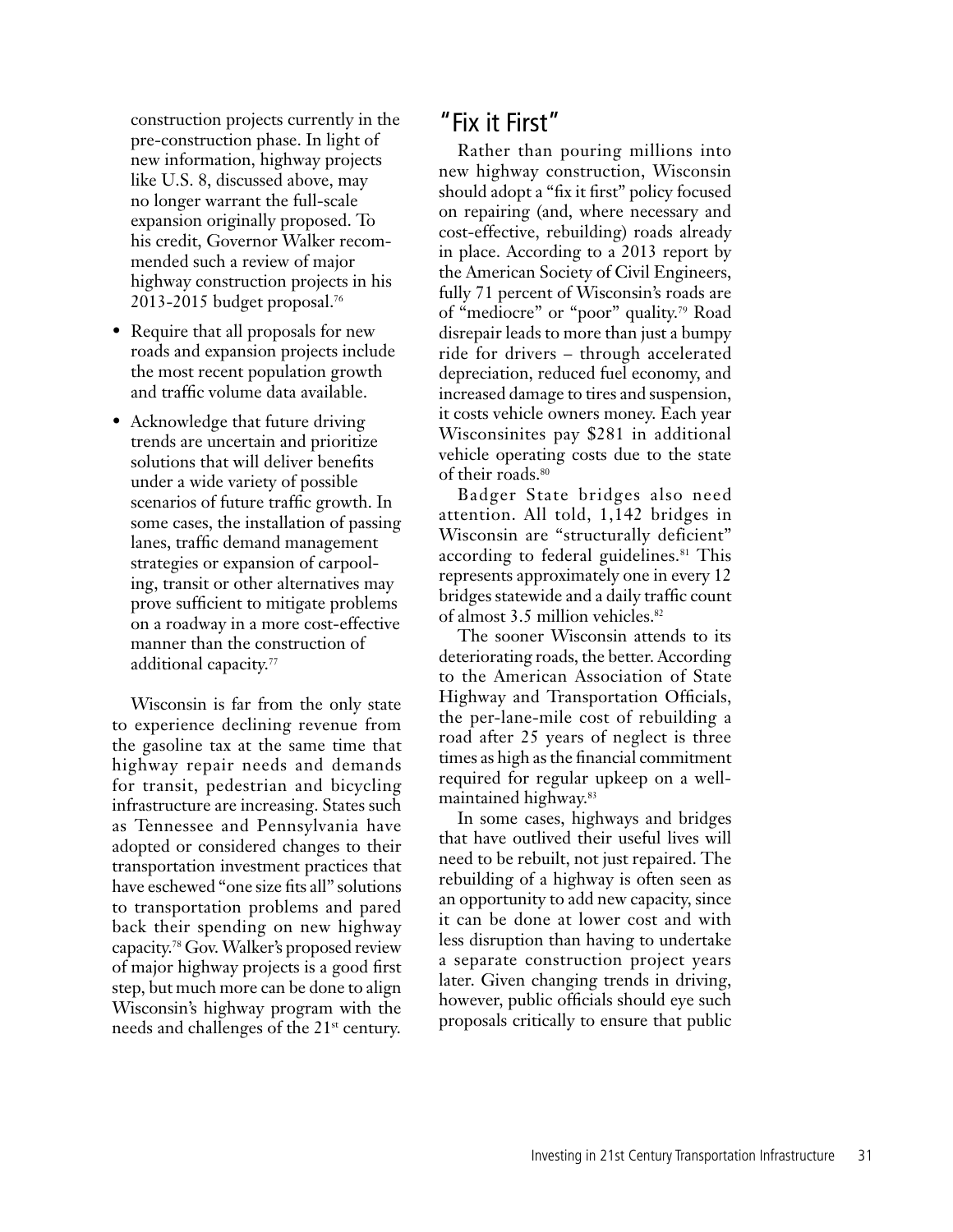dollars are not wasted on "supersized" infrastructure and to ensure that alternative solutions to transportation problems – from investments in transit to traffic demand management approaches – are considered on a level playing field.

Wisconsin's network of local streets is far more extensive than the state highway network. Keeping local roads and streets in good repair should be a critical component of any "fix it first" strategy. Unfortunately, recent cuts in local transportation assistance have shifted more of the burden of maintaining this critical infrastructure to local taxpayers, while new limits on property taxes have left local governments strapped for cash. Before spending increasing sums of public money on new highways and bigger roads, Governor Walker and his administration should look again at the state's pressing repair needs and restore the funding cut from local transportation assistance in the 2011-2013 biennial budget.

#### Invest in Transportation Solutions for the 21<sup>st</sup> Century

With Wisconsinites driving less and recently completed highway projects serving traffic volumes lower than originally anticipated, the state should reconsider its traditional investment priorities and dedicate public money to the transportation infrastructure Wisconsinites want and need in the 21<sup>st</sup> century.

Though Governor Walker's 2013- 2015 biennial budget proposal increases spending on transportation to \$6.4 billion, it fails to allocate the increased funding in common-sense ways. In the face of increased ridership on the bus networks of cities like Madison and La Crosse, unprecedented declines in driving, and

severe cutbacks in transit systems in cities like Milwaukee leaving thousands unable to get around, the 2013-2015 budget fails to provide adequate support for cash-strapped transit authorities to enable them to maintain – much less expand – Wisconsinites' access to highquality transit.84

Wisconsin should invest in a modern transportation system that meets  $21^{st}$ century needs. As a starting point, the state should implement the recommendations of the state's bipartisan Commission on Transportation Finance and Policy to:

- restore the transit funding cuts implemented as part of the 2011-2013 budget and provide an additional \$9.5 million in annual support;
- secure the future of transit funding by allowing it to remain in the dedicated Transportation Fund rather than supporting it from the strained General Fund account; and
- appropriate \$10 million annually to create a competitive, state-funded program to fund bicycle and pedestrian projects.<sup>85</sup>

A modest reduction in Wisconsin's bloated highway budget would fulfill these common-sense reforms that reflect the changing travel trends of Wisconsinites.

With Wisconsin's population of older, more transit-dependent residents growing and an increasing desire to use transportation alternatives among younger people, investing in the state's transit systems and bicycle and pedestrian facilities is crucial if the state's transportation infrastructure is to keep pace with the changing needs of Wisconsinites.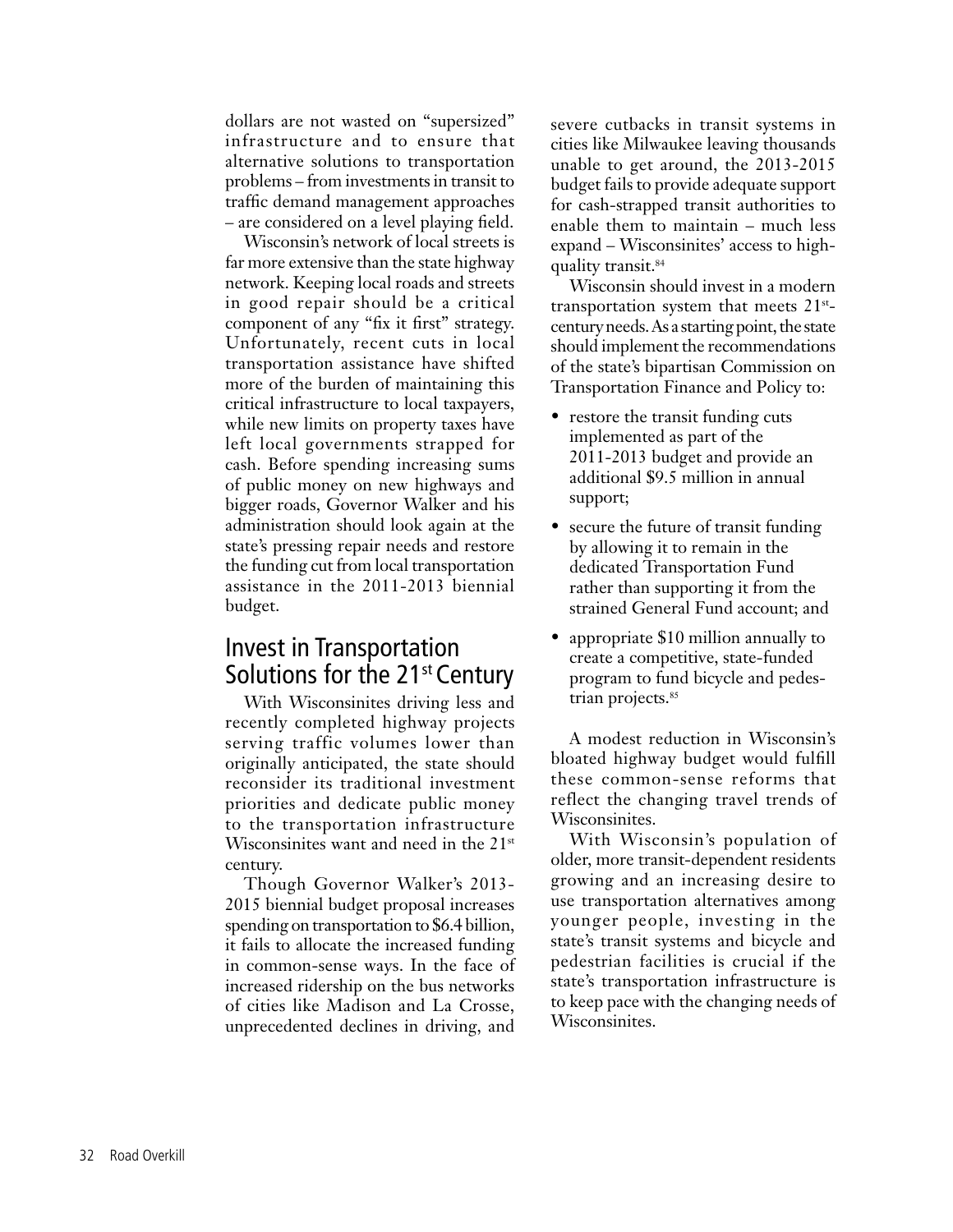## Methodology

#### Traffic Data

The central findings of this report<br>were derived through a comparison<br>of traffic volume projections with<br>actual traffic volume counts. WisDOT's he central findings of this report were derived through a comparison of traffic volume projections with Traffic Forecasting Section develops traffic volume projections for use in highway planning and these are reported in the "Purpose and Need" chapters of the environmental impact statements produced as part of formal highway construction proposals. Actual traffic counts are conducted by WisDOT at thousands of locations across the state. Some locations use automatic traffic recorders to

measure traffic continuously but most traffic counts are conducted over short periods of time – typically 48 hours – on a three-year cycle. More than 26,000 rural and urban locations are used for these periodic, short-term counts. Wis-DOT presents the data collected using an interactive traffic count map, printable county-by-county maps available as PDF files and through an online database managed by the Wisconsin Traffic Operations and Safety Laboratory. This report used the most recent traffic counts available and, except where indicated in footnotes, all counts were sourced from the state's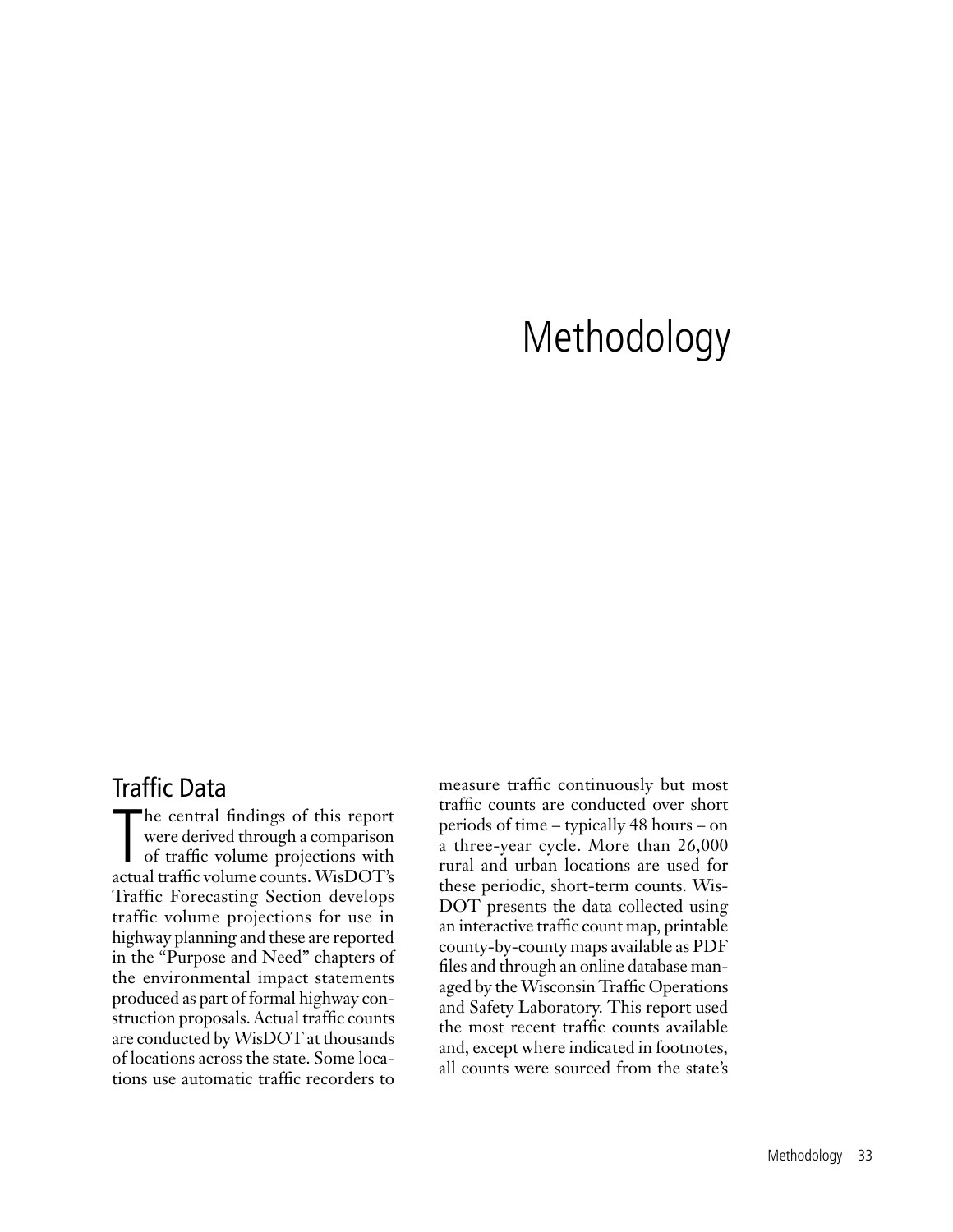interactive traffic count map available at www.dot.wisconsin.gov/travel/counts/. To measure traffic volume on a highway, transportation officials use a statistic known as "annual average daily traffic," often abbreviated to AADT. This is the measure of the number of vehicles expected to pass a given point on a road on an average day of the year and is expressed in terms of absolute number of vehicles. Traffic comparisons in this study were made between the most recent AADT figure available from WisDOT's traffic counts and the relevant AADT figures and projections reported in the highway project's environmental impact statement. The environmental impact statements studied often described traffic counts and projections using the term Average Daily Traffic, or ADT, rather than AADT. However, in WisDOT's environmental impact documentation these terms and acronyms are generally used interchangeably.

Where traffic projections were reported for specific locations on a highway, this study compared them to the most recently recorded traffic count at those same locations. This was made possible by the fact that traffic counts are typically conducted at the same location. Where traffic projections were reported as a range to convey the scope of the increase expected along the entire project length, the lowest and highest actual counts along the project route were found for purposes of comparison.

#### Other Data

All per-capita data were calculated by dividing the overall figure for a given statistic in a given year by Wisconsin's population for that year as reported by the Wisconsin Department of Administration.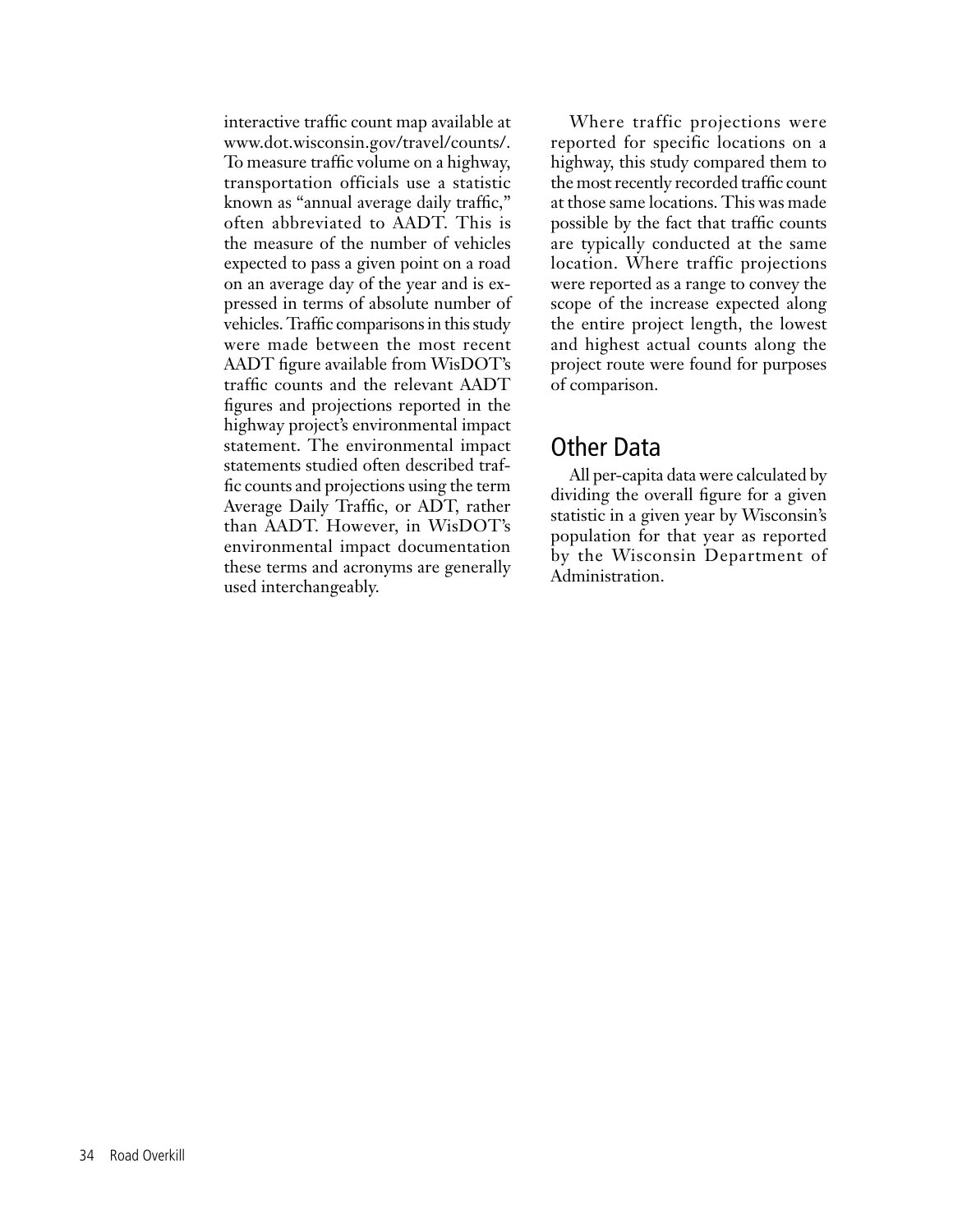## Appendix: Traffic Count Locations

To follow are the specific locations used for the traffic counts referenced in this report. All traffic counts, unless otherwise noted, were sourced from the state's interactive traffic count map available at **www.dot.wisconsin.gov/travel/counts/.**

- **1. I-39/US51/STH29:** Site# 370104 at USH 51 STH 29 between CTH N & CTH NN, Marathon County (11/29/2010): 50,400 AADT; Site# 370274 at USH 51 South of CTH N, Marathon County (5/10/2010): 54,900 AADT.
- **2. STH 26, between CTH Y and Townline Road:** Site# 530111 at STH 26 1.0 mi N of I-90 interchange Harmony Township, Rock County (4/26/2010): 18,600 AADT.
- **3. STH 26, Ft. Atkinson Bypass**: Site# 281011 at STH 26 between 106 & BUS 26 Fort Atkinson, Jefferson County (5/18/2009): 7,400 AADT; Site # 281015 at STH 26 between STH 106 & USH 12 Fort Atkinson, Jefferson County (5/18/2009): 7,200 AADT.
- **4. Burlington Bypass:** Site# 511280 at STH 83 between Pine St & STH 142, Racine County (7/25/2011): 7,000 AADT; Site# 511281 at STH 83 between STH 142 & STH 11, Racine County (7/25/2011): 7,400 AADT.
- **5. U.S. 151 immediately south of Dickeyville**: Site# 220885 at USH 61/151 between CTH HH & CTH H, Grant County (2010): 12,800 AADT.
- **6. U.S. 151 east of Platteville, approaching Belmont**: Site# 330905 at USH 151 SE of CTH G interchange, Lafayette County (2010): 7,900 AADT.
- **7. STH 64 between Houlton and Somerset:** Site# 550724 at STH35-64 NE of CTH V Somerset Township, St. Croix County (6/18/2012): 13,700 AADT.
- **8. STH 64 between Somerset and New Richmond:** Site# 550893 at STH 64 between 89<sup>th</sup> and 85th streets E of Somerset, St. Croix County (7/16/2012): 8,100 AADT.
- **9. STH 64 east of New Richmond:** Site# 550102 at STH 64 west of CTH T Stanton Township, St. Croix County (5/1/2012): 5,600 AADT. Note: this reading was taken at a location that appears to be just to the east of the study area. There are no readings closer to town.
- **10. US 141,** Counts taken from this map: www.dot.wisconsin.gov/travel/counts/docs/oconto/ oconto2009.pdf All counts are 2009 measurements.
- **11. U.S. 41, south of Oconto:** Site# 420252 at USH41 north of CTH SS Pensaukee Township, Oconto County (6/4/2012): AADT 11,200.
- **12. U.S. 41, north of Peshtigo:** Site# 386106 at USH41 N of Schact Rd. Marinette, Marinette County (9/18/2012): AADT 16,700.
- **13. U.S. 8, west of Turtle Lake between CTH D and CTH H:** Site# 480250 at USH 8/STH 46 E of CTH H Apple River Township, Polk County (11/5/2012): 9,000 AADT; Site# 480260 at USH 8 1 mi east of CTH E Apple River Township, Polk County (7/16/2012): 5,100 AADT.
- **14. U.S. 8, east of Almena:** Site# 030391 at USH 8 east of CTH P Clinton Township, Barron County (6/21/2011): 7,000 AADT.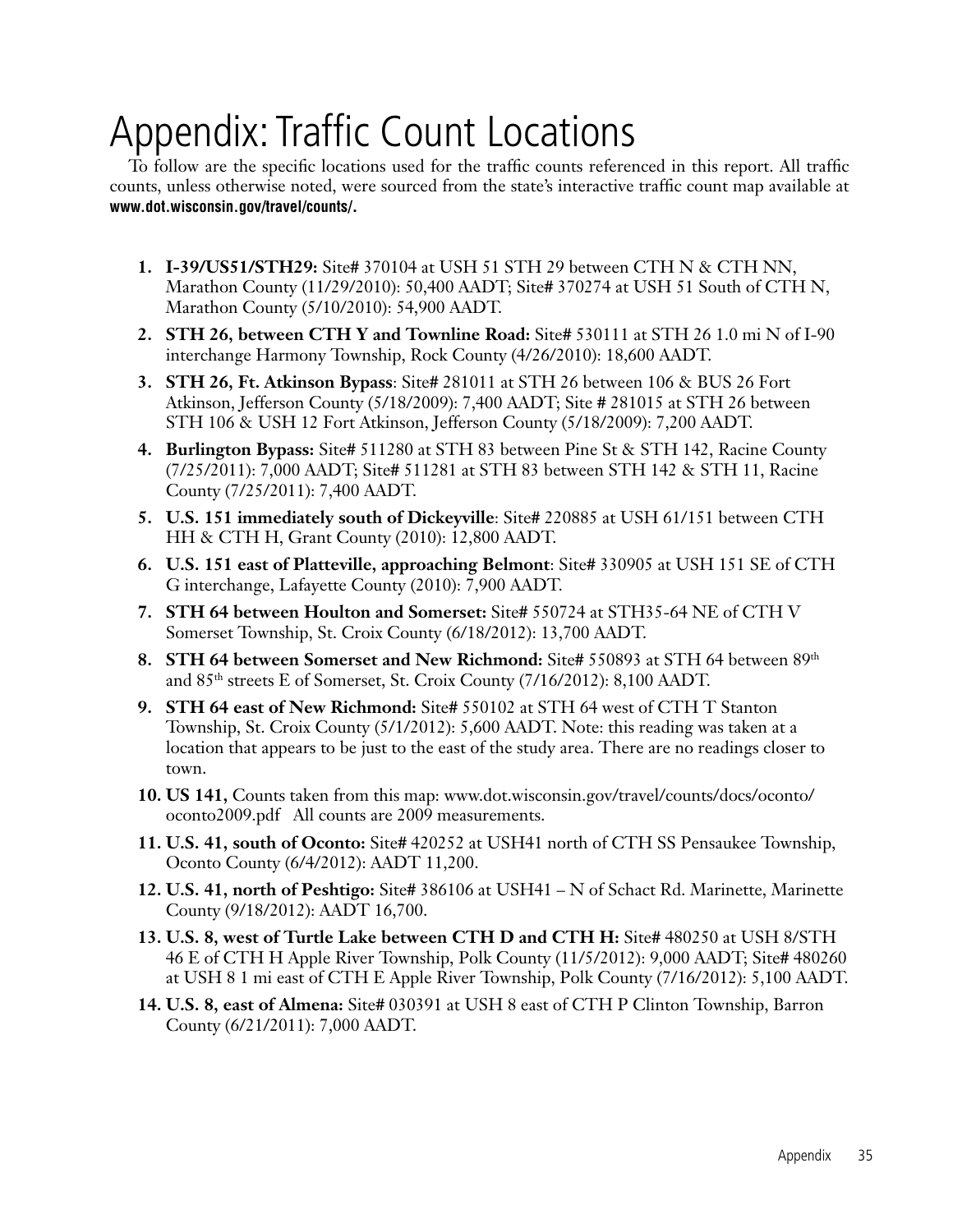### **Notes**

1. Ranges represent comparisons of measured versus projected traffic volumes at different locations along a segment of highway. See "Methodology" for more detail.

2. Wisconsin Department of Transportation, *Road Mileage and Annual VMT in Wisconsin*, accessed at www.dot.wisconsin. gov/travel/counts/, 13 May 2013.

3. Except where otherwise indicated, all data in this section of the report were sourced from Wisconsin Department of Transportation, *Road Mileage and Annual VMT in Wisconsin* at www.dot.wisconsin. gov/travel/counts.

4. All per-capita data in this study were generated using a methodology described in the Methodology section of this report. (Raw population data for Wisconsin downloaded from Wisconsin Department of Administration at www.doa.state.wi.us/ subcategory.asp?linksubcatid=96&locid=9.)

5. See note 2.

6. Benjamin Davis and Tony Dutzik, Frontier Group, and Phineas Baxandall, U.S. PIRG Education Fund, *Transportation and the New Generation: Why Young People Are Driving Less and What It Means for Transportation Policy*, April 2012, 8.

7. Ibid.

8. See note 2.

9. Federal Transit Administration, *National Transit Database Historical Data Files, TS2.2 - Service Data and Operating Expenses Time-Series by System*, downloaded from www.ntdprogram.gov/ntdprogram/data. htm, 10 April 2013.

10. City of Madison Metro Transit, *2011 Record Ridership*, downloaded from www. cityofmadison.com/metro/2011ridership, 13 May 2013.

11. Data through 2011: Federal Transit Administration, *National Transit Database*  *Historical Data Files, TS2.2 - Service Data and Operating Expenses Time-Series by System*, downloaded from www.ntdprogram.gov/ ntdprogram/data.htm, 10 April 2013; Data for 2012: Federal Transit Administration, National Transit Database *Monthly Module Adjusted Data Release January 2013*, downloaded from www.ntdprogram.gov/ntdprogram/data.htm.

12. Tier C definition: Wisconsin Transportation Finance and Policy Commission, *Keep Wisconsin Moving: Smart Investments, Measureable Results*, January 2013, 35; Ridership: Wisconsin Transportation Finance and Policy Commission, *Keep Wisconsin Moving: Smart Investments, Measureable Results*, January 2013, 76.

13. E-mail communication between Tom Waby, Manager of Bay Area Rural Transit, and Bruce Speight, Director of the WISPIRG Foundation, 12 December 2012.

14. Lloyd Grant, Jr., *Comments to the Wisconsin Commission on Transportation Finance and Policy*, 22 March 2012.

15. Dave Schlabowske, "Bike Commuting Drops in Madison, Up Slightly in Milwaukee," *Wisconsin Bike Fed*, 27 September 2012, downloaded from www.wisconsinbikefed. org. (Note: though the number of bicycle commuters fell in 2011 relative to 2010, hard traffic counts on city bike paths show a doubling in bicycle traffic between 1987 and 2011 highlighting the overall trend.)

16. See note 6.

17. Larry Copeland, "Public Transportation Hits 10.5B Rides in 2012," *USA Today*, 11 March 2013.

18. Wisconsin Department of Transportation and the Federal Highway Administration, *Interstate 39/USH 51/STH 29 Environmental Assessment*, 1999.

<sup>19.</sup> Ibid., 2. 20. Ibid., 4.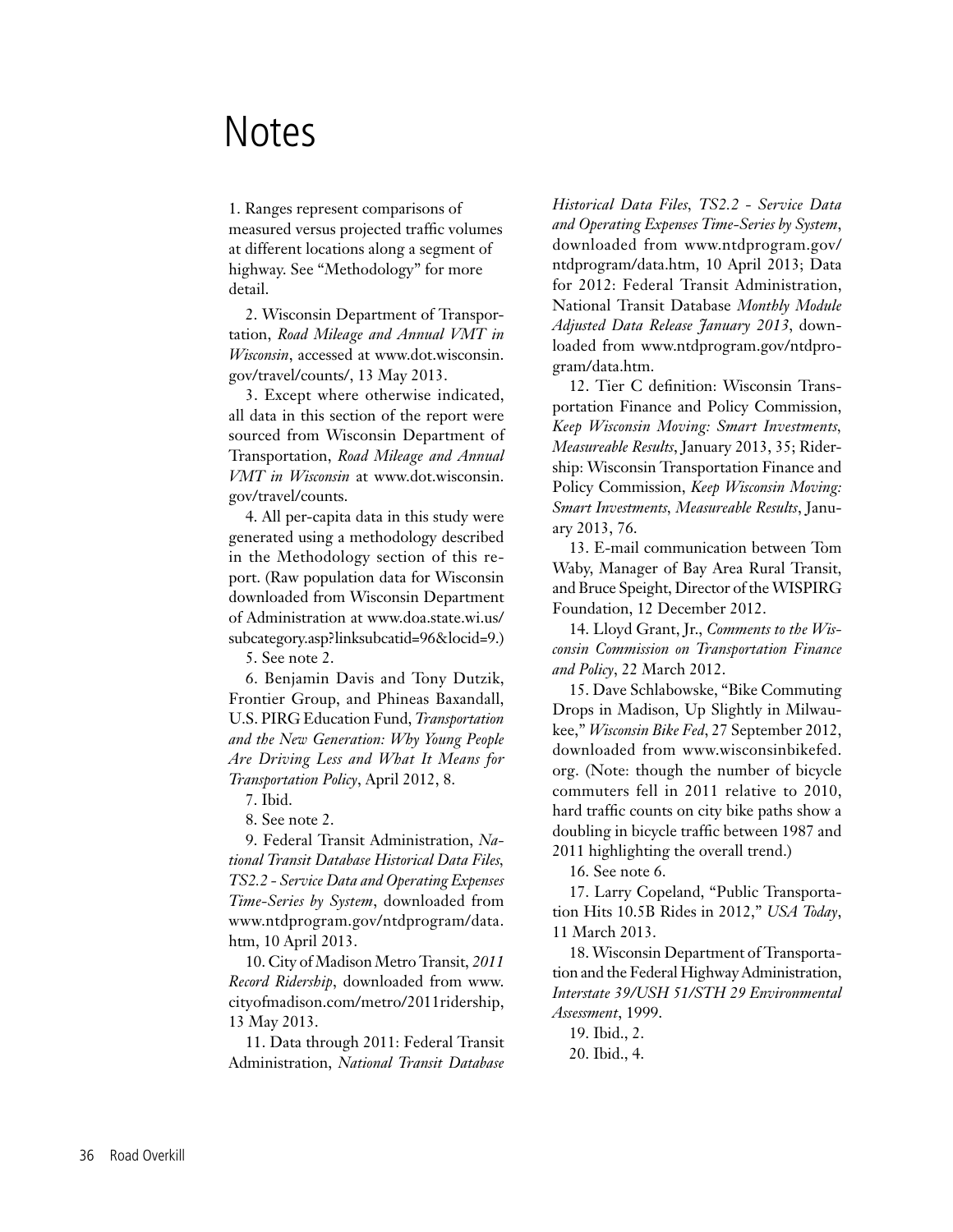21. Wisconsin Department of Transportation, *Facilities Development Manual Attachment 1.1: Design Criteria for Rural State Trunk Highways Functionally Classified as Arterials*, 4 March 2013.

22. See note 18; Wisconsin Department of Transportation, *Traffic Counts*, accessed at www.dot.wisconsin.gov/travel/counts/.

23. Liz Hayes, "Local, State Politicians Celebrate US 51/WIS 29 Corridor Completion," *WSAW.com*, 19 September 2010.

24. Wisconsin Department of Transportation, *Construction Schedule: Map*, downloaded from www.dot.wisconsin.gov/projects/dr/ us51wis29 via www.web.archive.org, captured 2 June 2010.

25. Wisconsin Department of Transportation and the U.S. Department of Transportation Federal Highway Administration, *Janesville to Watertown STH 26 Rock, Jefferson, and Dodge Counties: Final Environmental Impact Statement*, March 2005.

26. Population: U.S. Census Bureau, *State & County QuickFacts*, downloaded from www. quickfacts.census.gov; research on bypasses: Wisconsin Department of Transportation, *The Economic Impacts of Highway Bypasses on Communities: Summary*, January 1998, 4.

27. See note 25.

28. Wisconsin Department of Transportation, *Report to the Transportation Projects Commission on the Status of Major Highway Projects*, February 2013, 11.

29. Work on a series of smaller installations and modifications to Highway 26 between County Y and Townline Road began in 2012 per Ann Marie Ames, "Project Will Make Changes on Highway 26 between Janesville and Milton," *Janesville Gazette*, 18 April 2012.

30. U.S. Census Bureau, *State & County QuickFacts*, downloaded from www.quickfacts. census.gov.

31. Highway design: Wisconsin Department of Transportation and the U.S. Department of Transportation, Federal Highway Administration, *Burlington Bypass, State Trunk Highway (STH) 36, STH 11 and STH 83,* 

*Racine and Walworth Counties, Wisconsin: Final Environmental Impact Statement*, I-3; Cost: Paul Sloth, "Getting Around Burlington – Bypass Opens in Its Entirety," *The Journal Times*, 1 November 2010.

32. Wisconsin Department of Transportation and the U.S. Department of Transportation Federal Highway Administration, *Burlington Bypass, State Trunk Highway (STH) 36, STH 11 and STH 83, Racine and Walworth counties, Wisconsin: Final Environmental Impact Statement*, I-15.

33. Ibid., I-20.

34. Paul Sloth, "Burlington Bypass Set to Open Thursday," *The Journal Times*, 21 October 2008.

35. A 2006 road safety audit reported that the bypass expected to handle average daily traffic of just 7,000 vehicles on its western segment and 11,000 vehicles on the middle portion (Wisconsin Department of Transportation and Opus International Consultants, Inc., *Burlington Bypass: Road Safety Audit*, November 2006).

36. See note 21.

37. Though a traffic projection was made for the western portion of the bypass, no traffic count exists for purposes of comparison.

38. See note 31, S-7.

39. Project cost: Wisconsin Department of Transportation, *Report to the Transportation Projects Commission on Status of Major Highway Projects,* February 2010, 25.

40. Craig Reber, "Work Nearing End on U.S. 151; Some Lanes of the Dickeyville Bypass Could Open in 2 Weeks, with All Work Expected to Be Done in a Month," *Dubuque Telegraph-Herald*, 1 November 2005; Wisconsin Department of Transportation, *New Segments of U.S. 151 to Open Today in Grant County* (press release), 14 November 2005.

41. Wisconsin Department of Transportation and U.S. Department of Transportation Federal Highway Administration, *Dickeyville to Belmont, USH 151, Grant and Lafayette counties, Wisconsin: Final Environmental Impact Statement*, 1999, I-11 – I-12.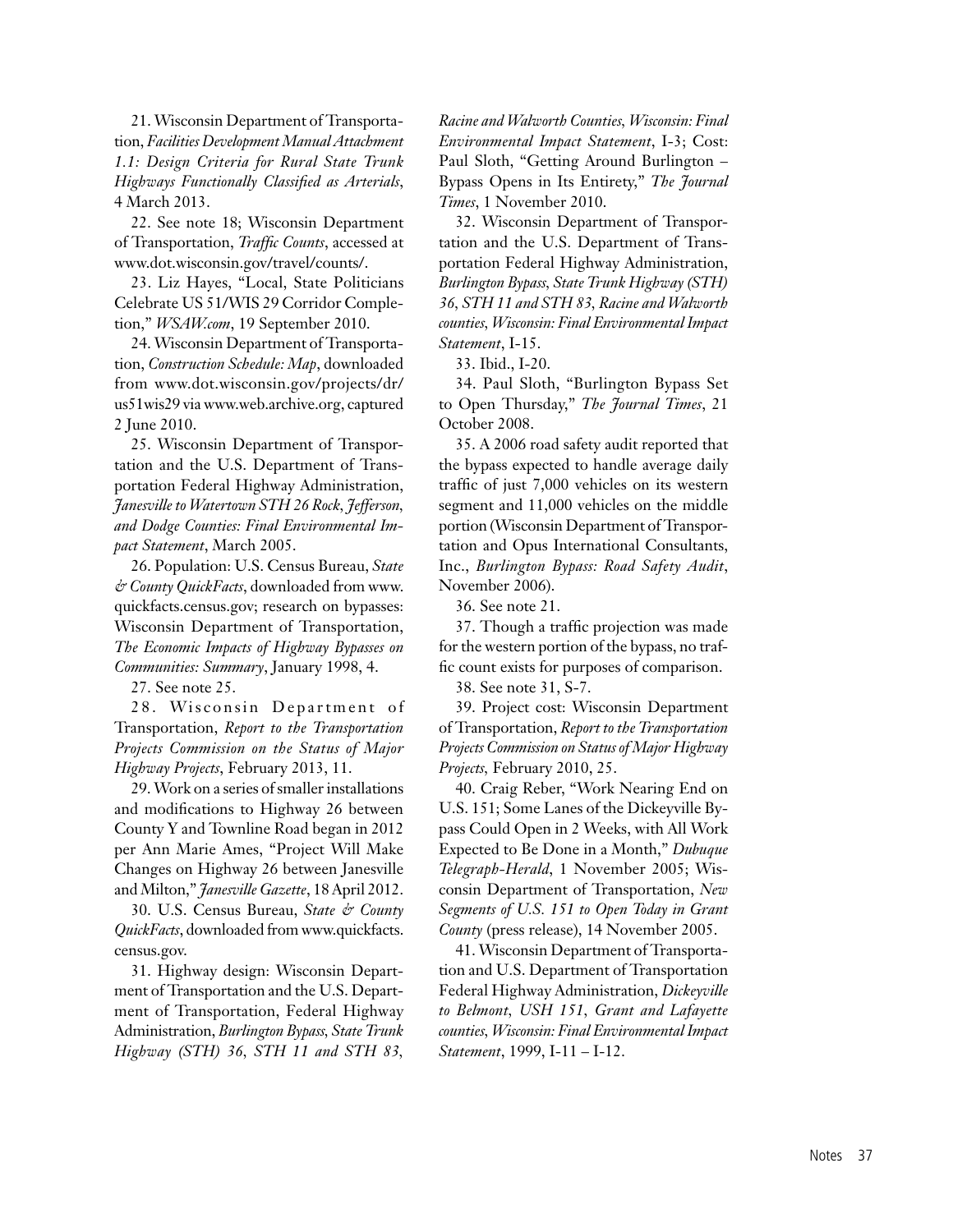42. Except where otherwise noted, all recent AADT data used in this study were sourced from WisDOT using their online traffic mapping tool available at: trust.dot. state.wi.us/roadrunner/.

43. Wisconsin Department of Transportation and U.S. Department of Transportation Federal Highway Administration *State Trunk Highway 64, Houlton-New Richmond, St. Croix County, Wisconsin: Final Environmental Impact Statement*, 1994.

44. Wisconsin State Journal, "Fastest Growing County? It's St. Croix That's Due to Sprawl of Twin Cities," *Wisconsin State Journal*, 13 March 1999; Terry Fielder, "River Sprawls? Tranquil Wisconsin Town Now in Path of Twin Cities Growth," *Minneapolis Star-Tribune*, 24 August 2002.

45. See note 43, I-1.

46. Ibid., I-5.

47. Ibid.

48. Cost: Wisconsin Department of Transportation, *Report to the Transportation Projects Commission on the Status of Major Highway Projects*, August 2011, 21; Completion date: Wisconsin Department of Transportation, *WIS 64 Freeway/Expressway Designation and Conversion Study* (presentation to a public information meeting), 10 March 2010.

49. U.S. Census Bureau, *Population in the United States: St. Croix County, WI*, accessed via Google's public data server at www.google.com/publicdata/ explore?ds=kf7tgg1uo9ude\_&met\_y=popul ation&idim=county:55109&dl=en&hl=en& q=st.%20croix%20county%20wisconsin%20 population, 13 May 2013; "Growth Rates Slow in St. Croix County," *RiverTowns.net*, 9 November 2012.

50. See, for example, Dowell Myers and SungHo Ryu, "Aging Baby Boomers and the Generational Housing Bubble," *Journal of the American Planning Association*, 74(1):17-33, Winter 2008.

51. Wisconsin Department of Transportation and U.S Department of Transportation Federal Highway Administration, *United States Highway 141, STH22-STH64 (LeMere* 

*Road-6th Road), Marinette and Oconto Counties, Wisconsin: Final Environmental Impact Statement*, 1999.

52. Ibid.

53. Wisconsin Department of Transportation, *Report to the Transportation Projects Commission on the Status of Major Highway Projects*, February 2013, 15.

54. Wisconsin Department of Transportation, *U.S. 141 Expansion – WIS 22 to WIS 64*, 28 November 2007 via www.web.archive.org.

55. See note 51, I-18.

56. 2009 traffic counts sourced from the 2009 Oconto County "Rural Areas" traffic count map downloaded from www.dot.wisconsin.gov/travel/counts/.

57. See note 21.

58. See note 28, 15.

59. Project scope: Wisconsin Department of Transportation and U.S. Department of Transportation Federal Highway Administration, *United States Highway (USH) 41, Oconto to Peshtigo, Marinette and Oconto Counties, Wisconsin: Draft Environmental Impact Statement*, 2005, S-2 – S-3; Cost: See note 28.

60. Bill Novak, "Speed Limit Hiked to 65 on Oconto-Peshtigo U.S. 41," *The Capital Times*, 7 December 2009.

61. Wisconsin Department of Transportation and U.S. Department of Transportation Federal Highway Administration, *United States Highway (USH) 41, Oconto to Peshtigo, Marinette and Oconto Counties, Wisconsin: Draft Environmental Impact Statement*, 2005, I-4.

62. Wisconsin Department of Transportation and U.S. Department of Transportation Federal Highway Administration, *United States Highway 8, WIS 35 (N) to US 53, Polk and Barron Counties: Final Environmental Impact Statement and Draft Section 4(f) Evaluation*, 2007, ES-15.

63. Ibid., I-12.

64. Wisconsin Department of Transportation, *Tier 1, US 8 Environmental Impact Statement*, downloaded from www.dot.wisconsin. gov/projects/

65. Total cost: Wisconsin Legislative Fiscal Bureau, *Comparative Summary of Budget Rec-*